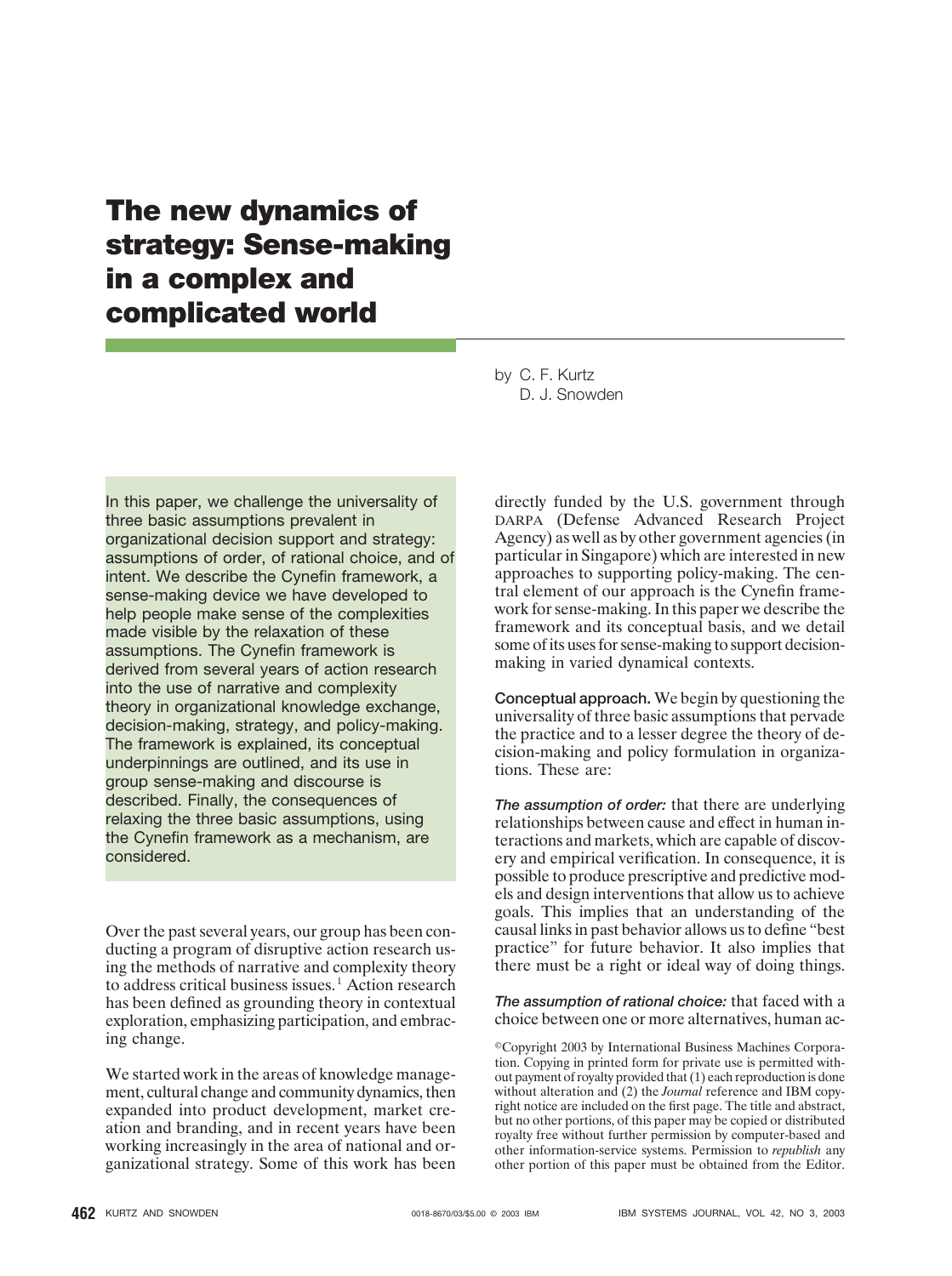tors will make a "rational" decision based only on minimizing pain or maximizing pleasure; and, in consequence, their individual and collective behavior can be managed by manipulation of pain or pleasure outcomes and through education to make those consequences evident.

*The assumption of intentional capability:* that the acquisition of capability indicates an intention to use that capability, and that actions from competitors, populations, nation states, communities, or whatever collective identity is under consideration are the result of intentional behavior. In effect, we assume that every "blink" we see is a "wink," and act accordingly. We accept that we do things by accident, but assume that others do things deliberately.

This paper contends that although these assumptions are true within some contexts, they are not universally true. We also believe that in decision-making at both policy-making and operational levels, we are increasingly coming to deal with situations where these assumptions are not true, but the tools and techniques which are commonly available assume that they are.

**Order and chaos in antiquity.** The human distinction between order and chaos goes back to an abundant presence in mythology, in which order arises out of (and thus requires) and then vanquishes (and thus destroys) the mysterious forces of chaos. For example, in the Enuma Elish, $2$  the Babylonian epic of creation, the world began under the reign of Tiamat, the mother of all things. In Tiamat's world, "none bore a name, and no destinies were ordained." After several generations, Tiamat's god-children appointed a champion to seize control. Marduk not only defeated his ancestor, but "split her up like a flat fish into two halves" that became heaven and earth. He then proceeded to order the universe in finer and finer detail:

He [Marduk] made the stations for the great gods; The stars, their images, as the stars of the Zodiac, he fixed.

He ordained the year and into sections he divided it;

For the twelve months he fixed three stars....

He founded the station of Nibir [the planet Jupiter] to determine their bounds;

That none might err or go astray...

Note the words "fixed," "ordained," "divided," "determined," "err," and "astray." Control (in the first four terms) and an absolute knowledge of right and wrong (in the last two) are the salient points of Marduk's new world. Of course Tiamat was never entirely vanquished; forces of chaos appear in all traditions in the form of tricksters and malcontents such as Bacchus, Loki, Coyote, the Monkey King, Anansi, and Hermes. The forces of order and chaos danced with each other throughout ancient times.

**Science, order, and epiphenomena.** Aristotle defined four types of cause: the material (what you are made of, your muscles and organs), the efficient (how you came to be, the fact that your parents gave birth to you), the formal (your type, your species), and the final (your function, your life itself, your place in the universe). He believed that to understand an event or entity, one had to consider all of these factors in the particular, the mysterious as well as the ordered. As others have pointed out, $3$  the focus of Western thinking post Kant on efficient cause only is to the detriment of knowledge.

Since the birth of enlightenment science, the distinction between order and chaos has held a prominence that has profoundly influenced conceptual and practical thinking. Kant separated things that we can know empirically from things that are the province of God, and thereby helped to section off all but efficient causes to epiphenomena that could be safely ignored. This concept of ordered science triggered a massive growth in human knowledge and extended over many disciplines. For example, sociology grew out of philosophy partly in an attempt to create a "science of society" that could duplicate the advances being made in physics and biology through systematic observation and causal explanation. It was argued, mainly by Comte, that it was theoretically possible to discover laws similar to those of physics which could explain the behavior of people in societies. The growth of technology and the dominance of engineering-based approaches arising from the need for automation and scalability reenforced the desire for and the assumption of order. In popular literature, the belief that all things can be known (in a Newtonian sense) persisted well into this past century. Asimov's classic science fiction *Foundation Trilogy* <sup>4</sup> builds on the character of Hari Seldon, the founder of psychohistory, whose mathematics permits the prediction of human behavior and social change centuries into the future.

The development of management science, from stopwatch-carrying  $Taylorists^5$  to business process reengineering, was rooted in the belief that systems were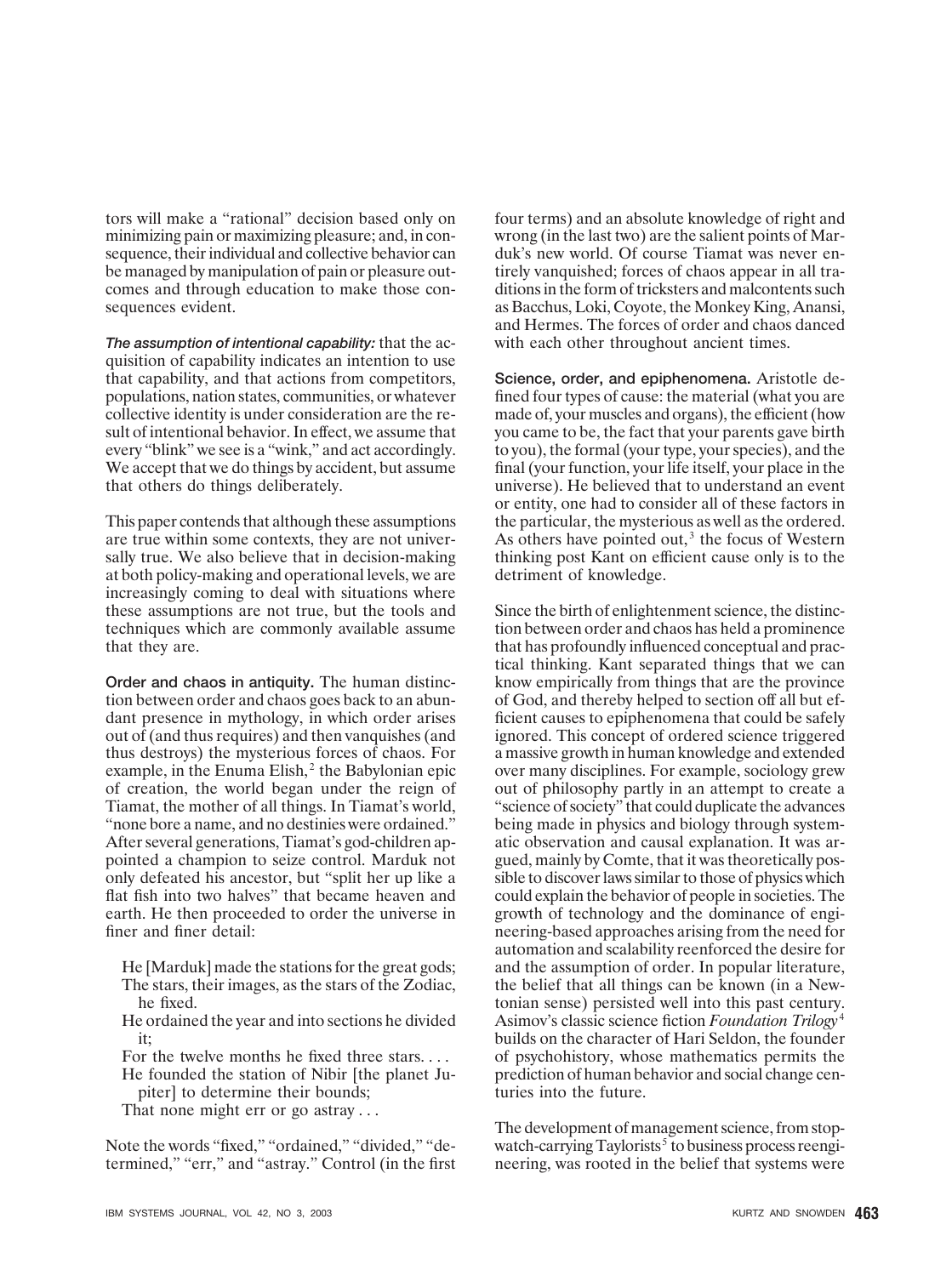ordered; it was just a matter of time and resources before the relationships between cause and effect could be discovered.<sup>6</sup> The case study approach of many M.B.A. programs and the desire for precise recommendations from policy teams and external consultants perpetuate the underlying assumption of universal order. Good leadership is linked to certain competences that (it is claimed) can be mapped and identified, and then replicated. The desire for order can even lead people to accept completely abhorrent working conditions and political structures simply to avoid "chaos" (a tendency exploited by dictators from Pisistratus to Hitler and beyond). All of these approaches and perceptions do not accept that there are situations in which the lack of order is not a matter of poor investigation, inadequate resources, or lack of understanding, but is a priori the case and not necessarily a bad thing, either.

**Complexity science.** A new awareness of the ancient counterpart to order began over a century ago with Poincaré and several others, and has surged in recent decades.<sup> $7-10$ </sup> In fact there is a fascinating kind of order in which no director or designer is in control but which emerges through the interaction of many entities. Emergent order has been found in many natural phenomena: bird-flocking behavior can be simulated on a computer through three simple rules 11; termites produce elegant nests through the operation of simple behaviors triggered by chemical traces 12; each snowflake is a unique pattern arising from the interactions of water particles during freezing. <sup>13</sup> The patterns that form are not controlled by a directing intelligence; they are self-organizing. <sup>14</sup> The new science of complexity spawned by these findings is interdisciplinary, touching fields from mathematics to evolution to economics to meteorology to telecommunications. <sup>15</sup> In the domain of emergent order, the goal "to predict (and thereby control) the behavior of systems not yet studied (but similar to those that have been studied) under conditions not yet extant and in time periods not yet experienced"<sup>16</sup> is difficult if not impossible to achieve—but other goals are achievable.

Awareness of emergent order has as yet had comparatively little influence on mainstream theory and practice in management and strategy, though some authors have been exploring these topics with some success.<sup>17-21</sup> We are sorry to say that in our opinion too many of the books written for a popular business audience on the subject have been marred by misunderstandings, misapplications, and most of all misplaced zeal (some even falling into pseudo-sci-

entific and pseudo-religious thinking). Our group has been using ideas based on complexity science in our action research work for the past several years, and the work we will describe here benefits from that influence.

**Contextual complexity.** A considerable amount of research and some early practice is taking place using complex system principles, mainly using computing power to simulate natural phenomena through agent-based models. <sup>12</sup> Well-known examples include routing optimization of airfreight and telecommunication signals based on large volume data modeling in which each agent is programmed to operate on simple rules, the result of which is the emergence of complex patterns of behavior. <sup>22</sup> We believe that such tools are valuable in certain contexts, but are of more limited applicability when it comes to managing people and knowledge. There are at least three important contextual differences between human organizations and those of ant colonies that make it more difficult to simulate them using computer models. In a sense, because we have not seen these issues addressed as fully as we would like, we put them forth as challenges to agent-based simulation of human behavior.

*Humans are not limited to one identity.* In a human complex system, an agent is anything that has identity, and we constantly flex our identities both individually and collectively. Individually, we can be a parent, sibling, spouse, or child and will behave differently depending on the context. Collectively, we might, for example, be part of a dissenting community, but in the face of a common threat, we might assume the identity of the wider group. Accordingly, it is not always possible to know which unit of analysis we are working with.

There are generally three solutions to this problem of the unit of analysis in the social simulation literature. <sup>23</sup> First, individuals are modeled and group behavior is explained by the concept of "norms."<sup>24</sup> But identity goes deeper than norms—it determines not only reactions but perceptions and patternings of experience. A second solution is to model groups as agents, but much internal diversity and patterning is suppressed in this approach. It also makes assumptions about intent and predictability that are difficult to sustain. The third solution to the unit-of-analysis problem is to consider the rule or idea or "meme" as the unit of analysis,  $2<sup>5</sup>$  but again we find that insufficient to capture the dynamics of multiple identities. We would like (but do not expect) to see sim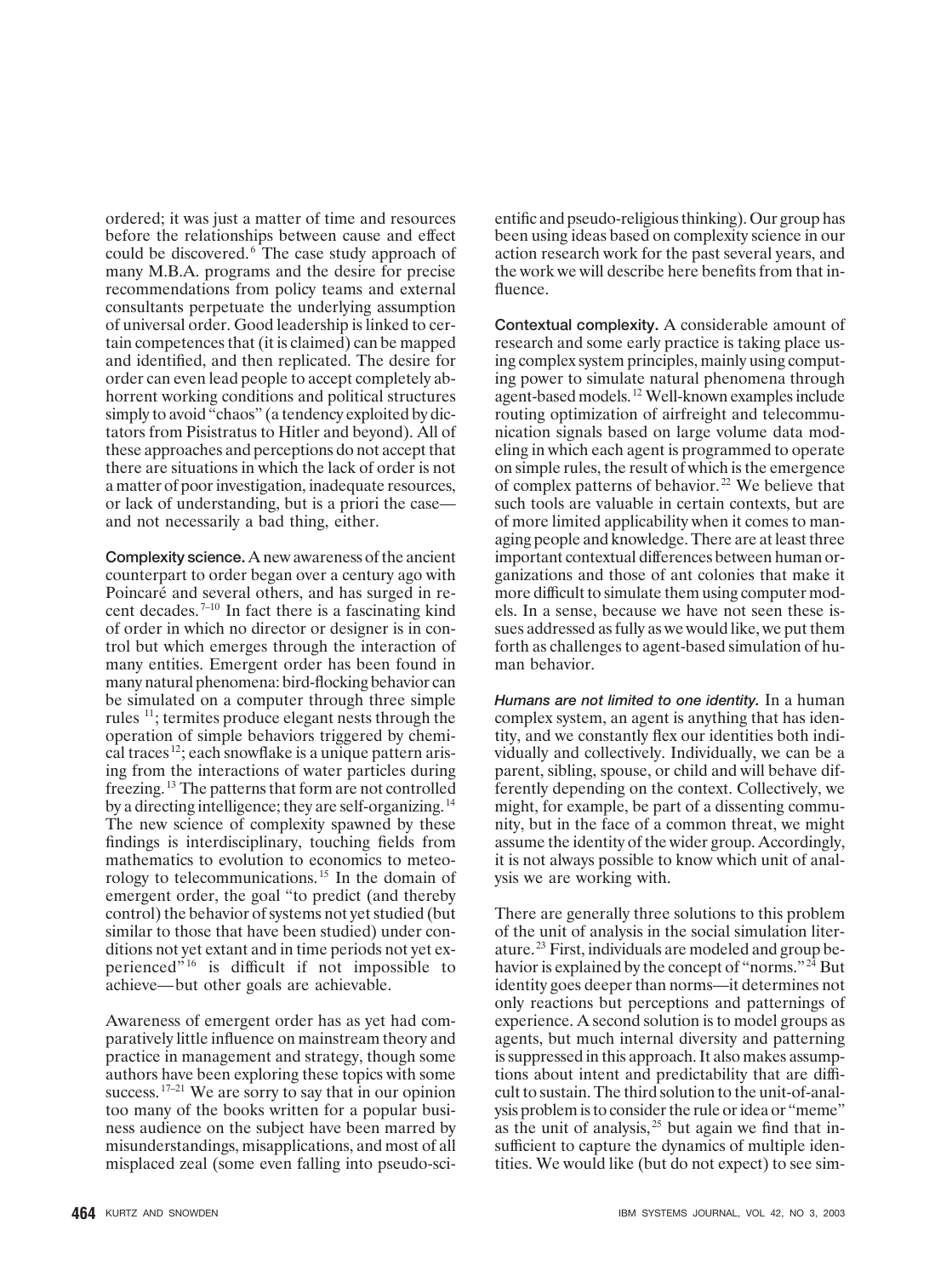ulations of human behavior able to encompass multiple dynamic individual and collective identities acting simultaneously and representing all aspects of perception, decision-making, and action.

*Humans are not limited to acting in accordance with predetermined rules.* We are able to impose structure on our interactions (or disrupt it) as a result of collective agreement or individual acts of free will.

**We are capable of shifting a system from complexity to order and maintaining it there in such a way that it becomes predictable.**

We are capable of shifting a system from complexity to order and maintaining it there in such a way that it becomes predictable. As a result, questions of intentionality play a large role in human patterns of complexity. <sup>3</sup> It is difficult to simulate true free will and complex intentionality (for example, retrospective elaboration, duplicity, groupthink, rumor, selfdeception, manipulation, surprise, confusion, internal conflict, stress, changes in the meanings of previously unambiguous messages, the deliberate creation of ambiguity, inadvertent disclosure, charisma, cults, and pathologies) within a rule-based simulation. Social simulations have addressed issues such as cooperation, reputation, gossip, lying, and trust, <sup>26</sup> but always within an artificial framework which allows only limited numbers of options and considers limited numbers of phenomena operating at once. It is interesting that searching the Internet for "simulation" and most of the terms listed above brings up instances of simulations with which a user interacts to explore patterns. <sup>27</sup> This may represent a gap between agent-based simulation and human behavior similar to that found by the "strong artificial intelligence (AI)" school of the 1970's whose goal was to reproduce human intelligence. <sup>28</sup> We do not mean to say that there is no value to simulation of human behavior, but we do think we should not expect it to succeed any time soon in predicting what people will do in any particular circumstance.

Eventually the concept of "intelligent augmenta- $\frac{1}{2}$  tion"<sup>29–30</sup> grew in popularity and could be said to bridge the gap between strong AI and reality. It is possible that a middle ground between the belief that all human behavior can be simulated and the belief that the very effort is questionable will be found in the use of simulation not to explain or imitate but to support human decision-making.

*Humans are not limited to acting on local patterns.* People have a high capacity for awareness of largescale patterns because of their ability to communicate abstract concepts through language, and, more recently, because of the social and technological infrastructure that enables them to respond immediately to events half a world away. This means that to simulate human interaction, all scales of awareness must be considered simultaneously rather than choosing one circle of influence for each agent. There is also the matter of simulating the interaction (conflict, reinforcement) between local and global awareness. Many of the emergent patterns we see in nature depend critically on the limited (that is, local) ability of activators to diffuse through a viscous medium. <sup>13</sup> We have not yet seen addressed how these issues cause complex patterns in human societies to differ from complex patterns in systems of locally aware agents.

We call our practice of keeping the human context foremost in our considerations phenomenological or more commonly "contextual complexity." It means mainly that when we use agent-based simulation (and we do, in certain circumstances), we use it as a tool for the exploration of possibility and generation of ideas, not as a tool for recommending courses of action.

**Order and un-order.**To avoid much repetition of the longer terms "directed order" and "emergent order," we call emergent order "un-order." Un-order is not the lack of order, but a different kind of order, one not often considered but just as legitimate in its own way. Here we deliberately use the prefix "un-" not in its standard sense as "opposite of" but in the less common sense of conveying a paradox, connoting two things that are different but in another sense the same. Bram Stoker used this meaning to great effect in 1897 with the word "undead," which means neither dead nor alive but something similar to both and different from both. According to R. D. Cureton, e. e. cummings also used the prefix this way in his poetry. Says Cureton, <sup>31</sup> "In normal usage, being and existing are stative concepts. They are not actions which a person must consciously perform, engage in, create. Words such as unbe and unexist, however, force the reader to see the dynamic nature of human existence...." Thus by our use of the term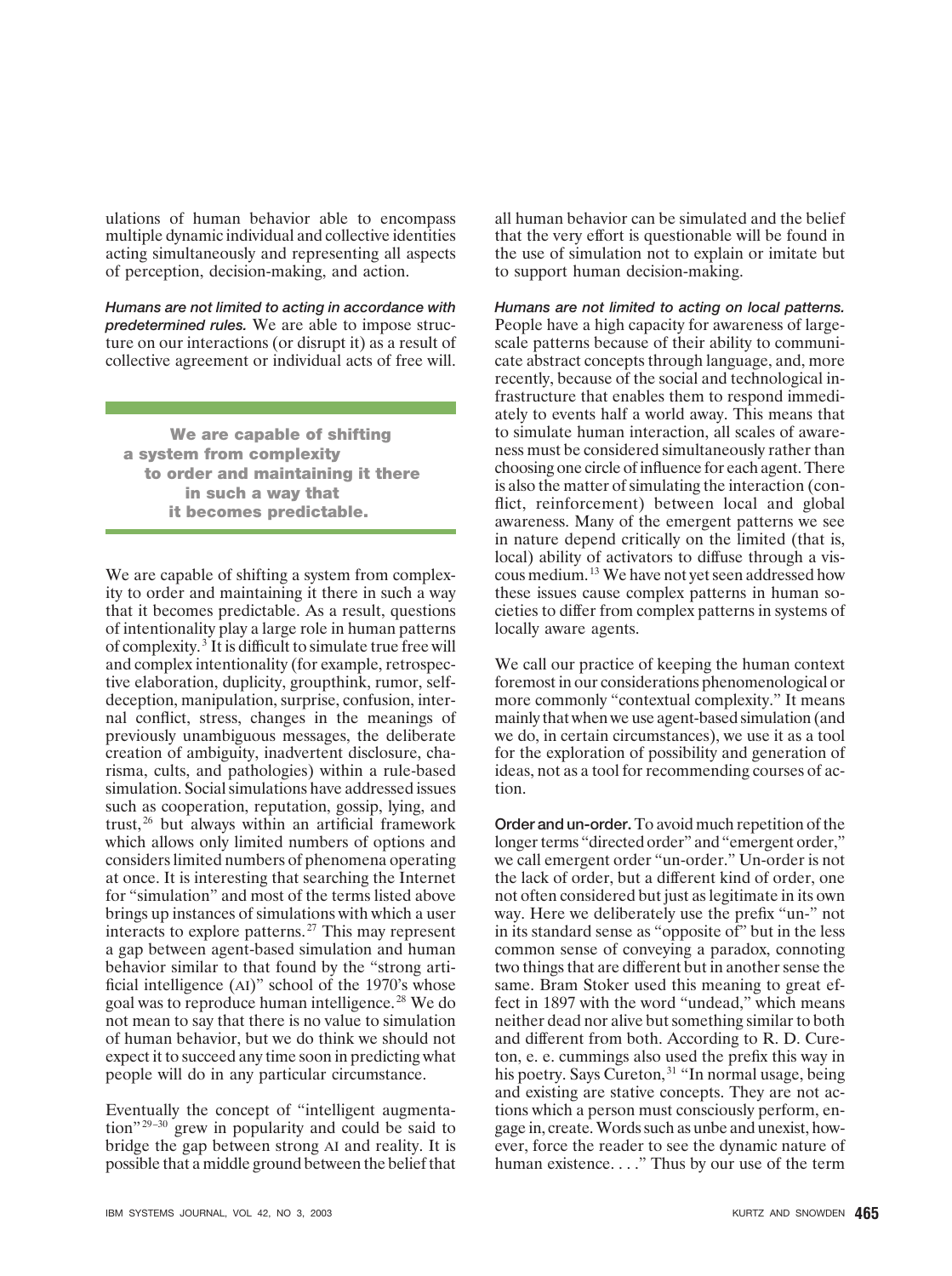"un-order," we challenge the assumption that any order not directed or designed is invalid or unimportant.

**Keep the baby, lose the bathwater.** Let us sound a quick warning about running into the trap of believing that everything is complex. Some recent popular books on complexity in business and management have been full of breathy enthusiasm for the "edge of chaos" and would have businesses maintain themselves as far from equilibrium as possible, regardless of context or purpose. We think this is throwing out the baby with the bathwater. We cannot simply go from saying "things are ordered" to saying "things are un-ordered" and leave it at that; things are both ordered and un-ordered at once, because in reality order and un-order intertwine and interact. Kostof<sup>32</sup> puts it well in his description of cities: ". . . the two primary versions of urban arrangement, the planned and the 'organic,' often exist side by side. . . . Most historic towns, and virtually all those of metropolitan size, are puzzles of premeditated and spontaneous segments, variously interlocked or juxtaposed...." In other words, it is useful to artificially separate order and un-order so that we can understand the different dynamics involved, but we should not expect to find one without the other in real life. In many organizations, for example, formal command structures and informal trust networks support (while simultaneously competing with) each other. 33–34 The joke that "the only thing worse than an inefficient bureaucracy is an efficient bureaucracy" has some ground in reality.

## **Methods for un-ordered space**

Ordered-systems thinking assumes that through the study of physical conditions, we can derive or discover general rules or hypotheses that can be empirically verified and that create a body of reliable knowledge, which can then be developed and expanded. As we have mentioned, this assumption does not hold in the domain of un-order.

In practice, all decision makers know this: however much they might like things to be ordered, they know that there are also circumstances in which "cultural factors," "inspired leadership," "gut feel," and other complex factors are dominant. All of these are patterns, which arise through the interaction of various entities through space and time. In the space of unorder the seeds of such patterns can be perceived, and new ways of thinking can emerge. In fact, learning to recognize and appreciate the domain of unorder is liberating, because we can stop applying methods designed for order and instead focus on legitimate methods that work well in un-ordered situations. Tom Stewart<sup>35</sup> references the case of a group of marines taken to the New York Mercantile Exchange in 1995 to be taught and to play with simulators of the trading environment. Naturally the traders won each time. But when the traders visited the Marine Corp's base in Quantico and played war games against the marines, they won yet again. What they realized is that the traders were skilled at spotting patterns and intervening to structure those patterns in their favor. The Marines, on the other hand, like most business school graduates, had been trained to collect and analyze data and then make rational decisions. In a dynamic and constantly changing environment, it is possible to pattern unorder but not to assume order.

In another case, a group of West Point graduates were asked to manage the playtime of a kindergarten as a final year assignment. The cruel thing is that they were given time to prepare. They planned; they rationally identified objectives; they determined backup and response plans. They then tried to "order" children's play based on rational design principles, and, in consequence, achieved chaos. They then observed what teachers do. Experienced teachers allow a degree of freedom at the start of the session, then intervene to stabilize desirable patterns and destabilize undesirable ones; and, when they are very clever, they seed the space so that the patterns they want are more likely to emerge.

In the ordered domain we focus on efficiency because the nature of systems is such that they are amenable to reductionist approaches to problem solving; the whole is the sum of the parts, and we achieve optimization of the system by optimization of the parts. In the domain of un-order, the whole is never the sum of the parts; every intervention is also a diagnostic, and every diagnostic an intervention; any act changes the nature of the system. As a result, we have to allow a degree of sub-optimal behavior of each of the components if the whole is to be optimized.

## **Pattern entrainment**

Humans use patterns to order the world and make sense of things in complex situations. Give a child a pile of blocks, and he or she will build patterns out of them. Give an adult a daily commute, and he or she will build patterns within it. Patterns are some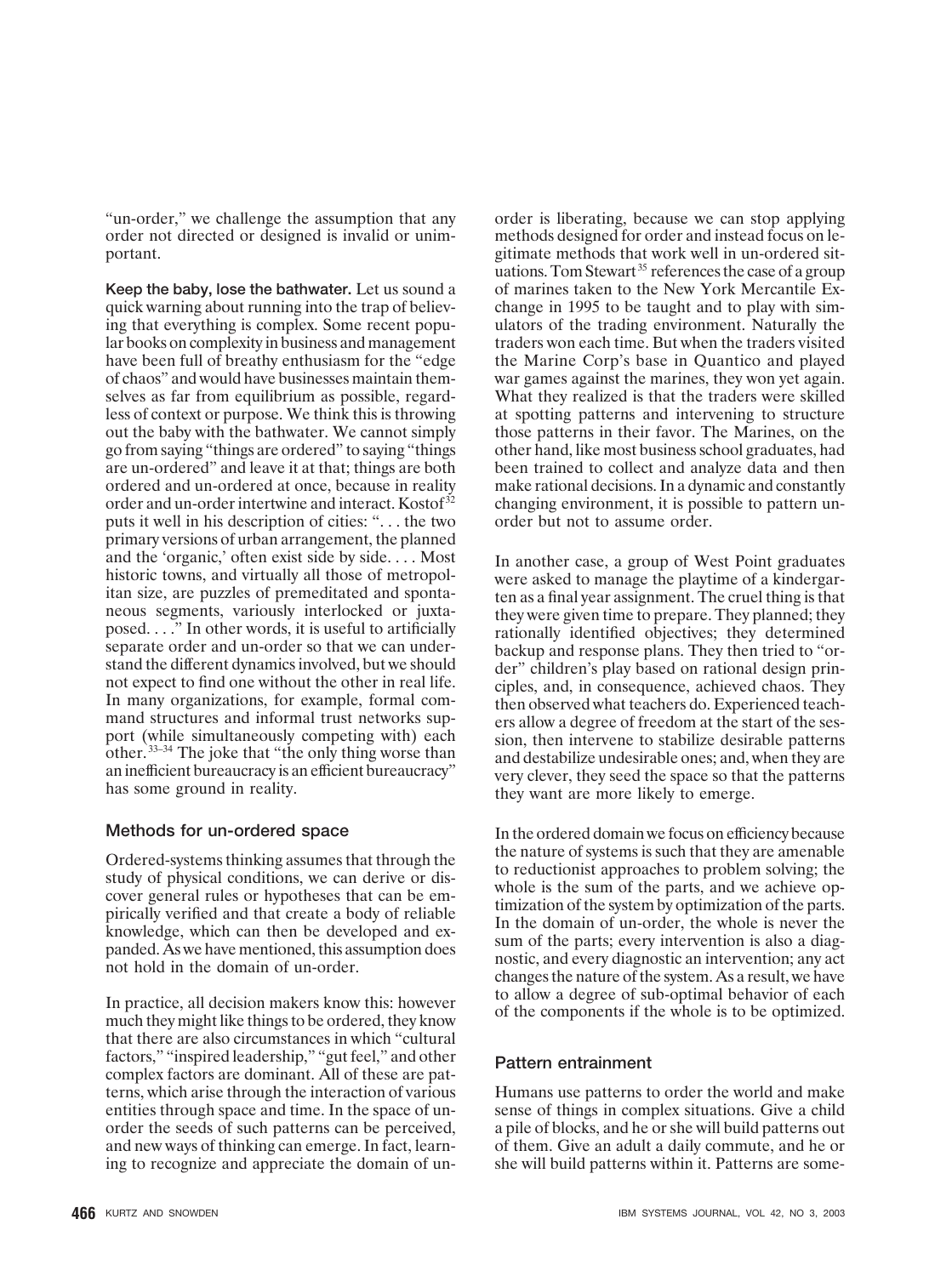thing we actively, not passively, create, as Mary Douglas $36$  so well pointed out:

... whatever we perceive is organized into patterns for which we the perceivers are largely responsible. . . . As perceivers we select from all the stimuli falling on our senses only those which interest us, and our interests are governed by a patternmaking tendency, sometimes called a schema. In a chaos of shifting impressions, each of us constructs a stable world in which objects have recognizable shapes, are located in depth and have permanence. . . . As time goes on and experience builds up, we make greater investment in our systems of labels. So a conservative bias is built in. It gives us confidence.

Visually, we hold in sharp focus at any one instant a mere tenth of a percent of our visual range, so even the process of seeing is one of putting together many disparate observations. <sup>37</sup> We fill in the gaps to create an experience-based pattern on which we act. This aspect of human decision-making is a great source of power, but it also brings limitation.

A television advertisement for a liberal broadsheet newspaper in the United Kingdom illustrates this well. The advertisement is set in a terraced inner city street. It is dusk; litter blows down the street; overall, a threatening environment.

*Scene One*: The camera points down the street and picks up a skinhead who comes around the corner. A police car stops beside the skinhead, who immediately runs towards the camera. Pattern entrainment of decision-making: what do we assume? The skinhead must be running from the police.

*Scene Two*: The camera now changes its perspective; it is now behind the skinhead, and we see that he is running towards a well dressed man who is clutching a briefcase—which must be full of money, as the man conforms to the stereotype of a rent collector. We can also see that the man is terrified in the face of the rapidly approaching skinhead. Pattern entrainment of decision making: what do we assume? The man is going to be mugged.

*Scene Three*: The camera changes perspective for the final time; we are now looking down on the street from above, and we see the skinhead grab

the man and pull him into the portico of a building just before a crate of building material would have fallen on his head and killed him.

The unspoken message of a brilliant advertisement is, "See things from a different perspective; read the newspaper."

Most of the time if you are standing in a run-down inner city area at dusk carrying a briefcase full of money, and a skinhead suddenly runs towards you, it is not a good idea to stand there and say "Ah, I may be about to be rescued from a crate of falling building material"; you should run for your life. The issue in decision-making is to know when to run and when to stand still. A choice must be made between allowing the entrained patterns of past experience to facilitate fast and effective pattern application and gaining a new perspective because the old patterns may no longer apply. We will address these differences in the following section.

## **The Cynefin framework**

The name *Cynefin* is a Welsh word whose literal translation into English as habitat or place fails to do it justice. It is more properly understood as the place of our multiple affiliations, the sense that we all, individually and collectively, have many roots, cultural, religious, geographic, tribal, and so forth. We can never be fully aware of the nature of those affiliations, but they profoundly influence what we are. The name seeks to remind us that all human interactions are strongly influenced and frequently determined by the patterns of our multiple experiences, both through the direct influence of personal experience and through collective experience expressed as stories.

The Cynefin framework originated in the practice of knowledge management as a means of distinguishing between formal and informal communities, and as a means of talking about the interaction of both with structured processes and uncertain conditions. It has now outgrown its application in knowledge management, having been in use by our group for several years in consultancy and action research in knowledge management, strategy, management, training, cultural change, policy-making, product development, market creation, and branding. We are now beginning to apply it to the areas of leadership, customer relationship management, and supply chain management, with other topics to come. It has also been used by third parties.<sup>38</sup>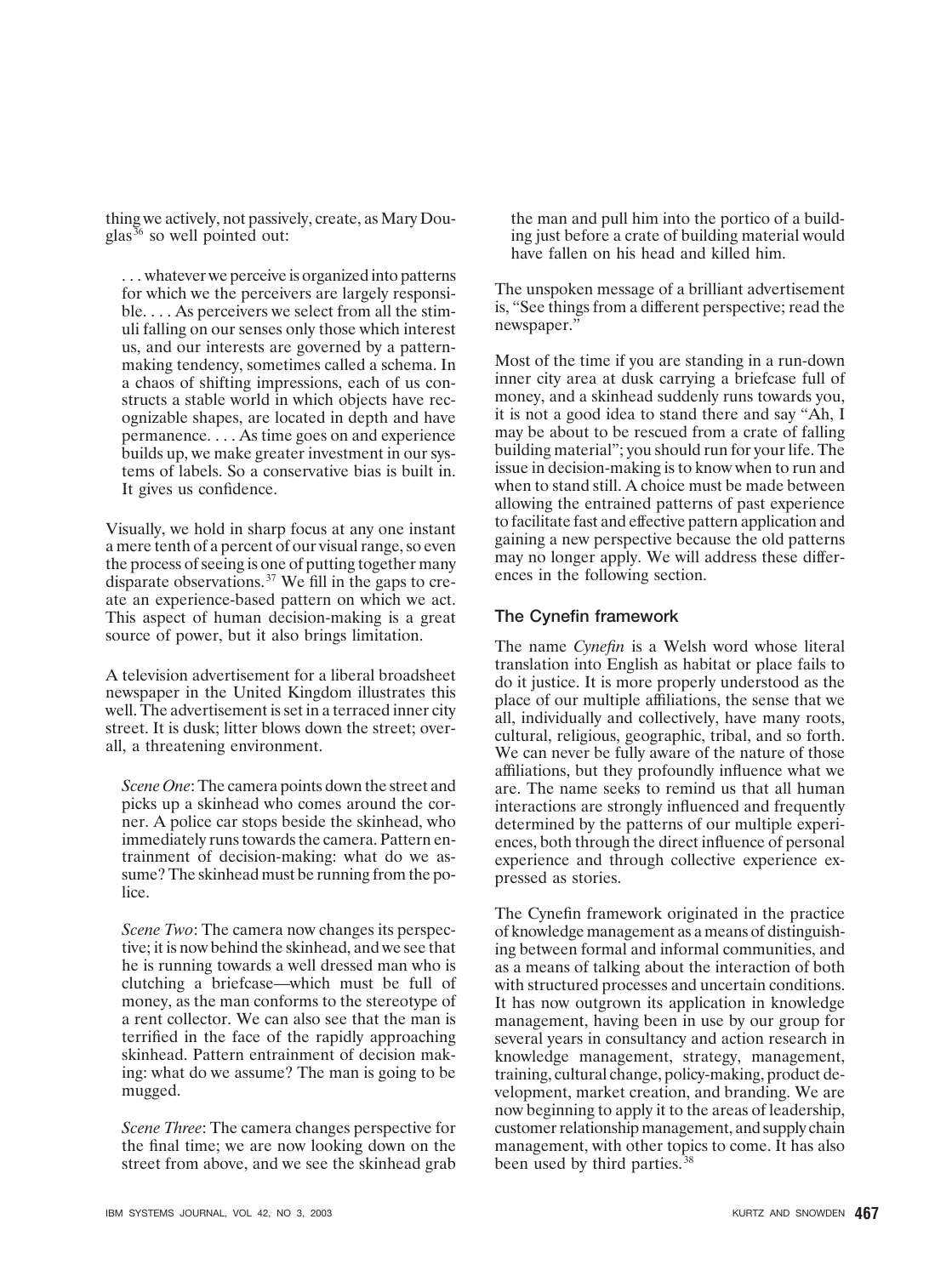

We consider Cynefin a *sense-making* framework, which means that its value is not so much in logical arguments or empirical verifications as in its effect on the sense-making and decision-making capabilities of those who use it. We have found that it gives decision makers powerful new constructs that they can use to make sense of a wide range of unspecified problems. It also helps people to break out of old ways of thinking and to consider intractable problems in new ways. The framework is particularly useful in collective sense-making, in that it is designed to allow shared understandings to emerge through the multiple discourses of the decision-making group.

We make a strong distinction here between sensemaking frameworks and *categorization* frameworks. In a categorization framework, four quadrants are often presented in a two-by-two matrix (for examples, pick up any management textbook or analyst report). Typically, it is clear (though often unstated) that the most desirable situation is to be found in the upper right-hand quadrant, so the real value of such a framework is to figure out how to get to the upper right. In contrast, none of the domains we will describe here is more desirable than any other; there are no implied value axes. Instead, the framework is used primarily to consider the dynamics of situations, decisions, perspectives, conflicts, and changes in order to come to a consensus for decision-making under uncertainty.

As can be seen in Figure 1, the Cynefin framework has five domains, four of which are named, and a fifth central area, which is the domain of disorder. The right-hand domains are those of order, and the left-hand domains those of un-order.

**Ordered domain: Known causes and effects.** Here, cause and effect relationships are generally linear, empirical in nature, and not open to dispute. Repeatability allows for predictive models to be created, and the objectivity is such that any reasonable person would accept the constraints of best practice. This is the domain of process reengineering, in which knowledge is captured and embedded in structured processes to ensure consistency. The focus is on efficiency. Single-point forecasting, field manuals, and operational procedures are legitimate and effective practices in this domain. Our decision model here is to sense incoming data, *categorize* that data, and then respond in accordance with predetermined practice. Structured techniques are not only desirable but mandatory in this space.

**Ordered domain: Knowable causes and effects.** While stable cause and effect relationships exist in this domain, they may not be fully known, or they may be known only by a limited group of people. In general, relationships are separated over time and space in chains that are difficult to fully understand. Everything in this domain is capable of movement to the known domain. The only issue is whether we can afford the time and resources to move from the knowable to the known; in general, we cannot and instead rely on expert opinion, which in turn creates a key dependency on trust between expert advisor and decision maker. This is the domain of systems thinking, the learning organization, and the adaptive enterprise, all of which are too often confused with complexity theory.<sup>18</sup> In the knowable domain, experiment, expert opinion, fact-finding, and scenario-planning are appropriate. This is the domain of methodology, which seeks to identify cause-effect relationships through the study of properties which appear to be associated with qualities. For systems in which the patterns are relatively stable, this is both legitimate and desirable.

Our decision model here is to sense incoming data, *analyze* that data, and then respond in accordance with expert advice or interpretation of that analysis. Structured techniques are desirable, but assumptions must be open to examination and challenge. This is the domain in which entrained patterns are at their most dangerous, as a simple error in an assumption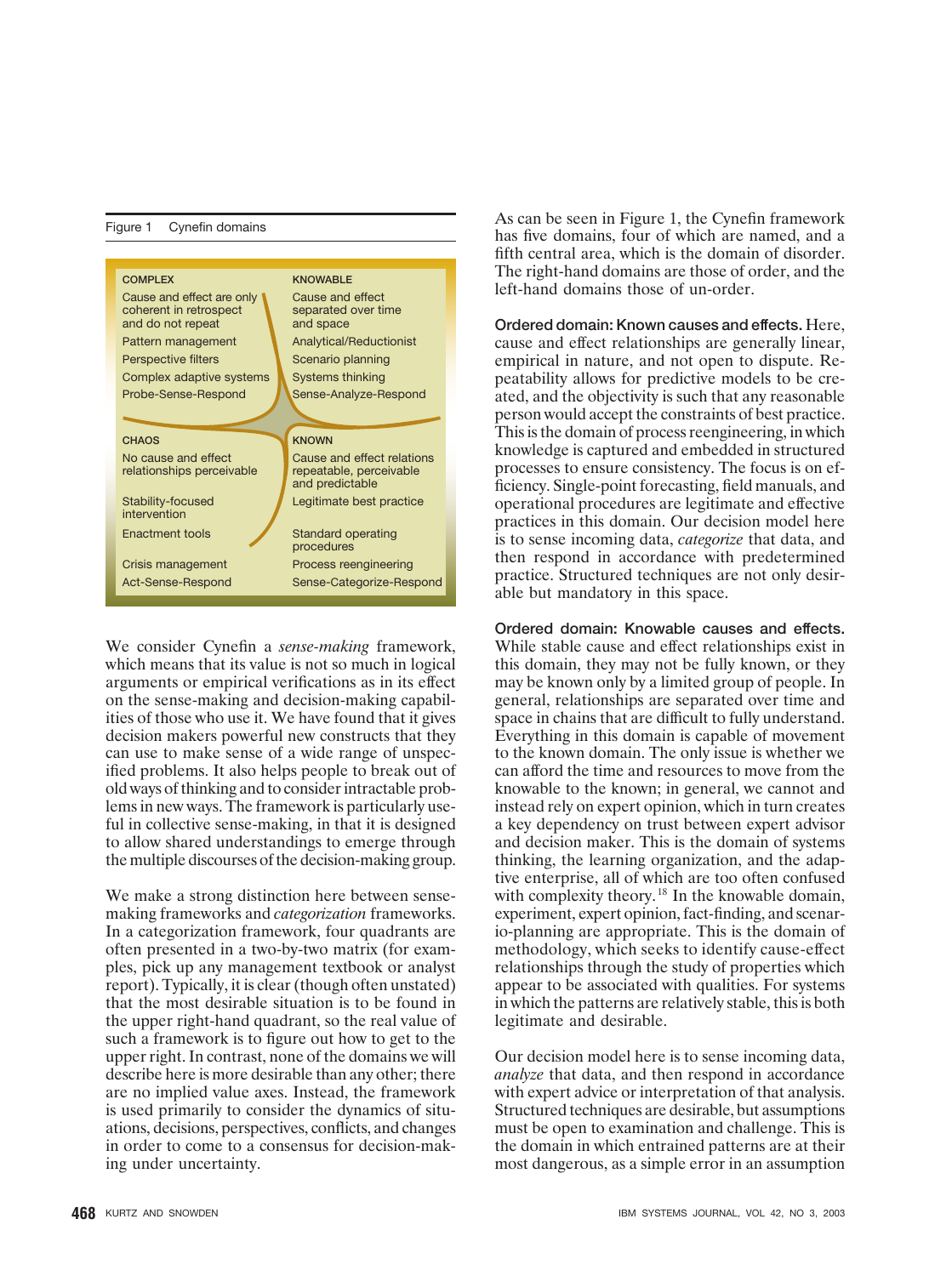can lead to a false conclusion that is difficult to isolate and may not be seen.

It is important to note here that by known and knowable we do not refer to the knowledge of individuals. Rather, we refer to things that are known to society or the organization, whichever collective identity is of interest at the time. If I look up my organization's policy on travel to Iceland, I may not know what I will find there, or even how I will find it, but I know I can find something, because I know it is known to the organization. If I want to know how fish sleep, I may not know how or where to find out, but I have a hunch that somebody knows.

**Un-ordered domain: Complex relationships.** This is the domain of complexity theory, which studies how patterns emerge through the interaction of many agents. There are cause and effect relationships between the agents, but both the number of agents and the number of relationships defy categorization or analytic techniques. Emergent patterns can be perceived but not predicted; we call this phenomenon *retrospective coherence*. In this space, structured methods that seize upon such retrospectively coherent patterns and codify them into procedures will confront only new and different patterns for which they are ill prepared. Once a pattern has stabilized, its path appears logical, but it is only one of many that could have stabilized, each of which also would have appeared logical in retrospect. Patterns may indeed repeat for a time in this space, but we cannot be sure that they will continue to repeat, because the underlying sources of the patterns are not open to inspection (and observation of the system may itself disrupt the patterns). Thus, relying on expert opinions based on historically stable patterns of meaning will insufficiently prepare us to recognize and act upon unexpected patterns.

The decision model in this space is to create *probes* to make the patterns or potential patterns more visible before we take any action. We can then sense those patterns and respond by stabilizing those patterns that we find desirable, by destabilizing those we do not want, and by seeding the space so that patterns we want are more likely to emerge. Understanding this space requires us to gain *multiple perspectives* on the nature of the system. This is the time to "stand still" (but pay attention) and gain new perspective on the situation rather than "run for your life," relying on the entrained patterns of past experience to determine our response. The methods, tools, and techniques of the known and knowable domains do not work here. Narrative techniques are particularly powerful in this space. We have described elsewhere a range of methods designed to stimulate emergent patterns in complex knowledge interactions by increasing the number of perspectives available to a decision maker. <sup>39</sup>

**Un-ordered domain: Chaos.** In the first three domains we have described, there are visible relationships between cause and effect. In the chaotic domain there are no such perceivable relations, and the system is turbulent; we do not have the response time to investigate change. <sup>8</sup> Applying best practice is probably what precipitated chaos in the first place; there is nothing to analyze; and waiting for patterns to emerge is a waste of time. The chaotic domain is in a very real sense *uncanny*, in that there is a potential for order but few can see it—or if they can, they rarely do unless they have the courage to act. In known space it pays to be *canny*, that is, to know how to work the system in all its intricacies (canny meaning not only shrewd but safe). But in chaotic space, a canny ability gets you nowhere (there is no system to be worked). You need a different type of ability, one that is uncannily mysterious, sometimes even to its owner. Canny people tend to succeed in their own lifetimes; uncanny people tend to be recognized and appreciated only centuries later, because during their time their actions appeared to be either insane or pointless. Each of these styles has a unique ability to succeed in a particular space, and each is necessary.

The decision model in this space is to act, quickly and decisively, to reduce the turbulence; and then to sense immediately the reaction to that intervention so that we can respond accordingly. The trajectory of our intervention will differ according to the nature of the space. We may use an authoritarian intervention to control the space and make it knowable or known; or we may need to focus on multiple interventions to create new patterns and thereby move the situation into the complex space. Chaos is also a space we can enter into consciously, to open up new possibilities and to create the conditions for innovation.

**The domain of disorder.** The central domain of disorder is critical to understanding conflict among decision makers looking at the same situation from different points of view. Often in a group using the Cynefin framework, people agree on what the extremes of the four domains mean in the context they are considering, but disagree on more subtle differ-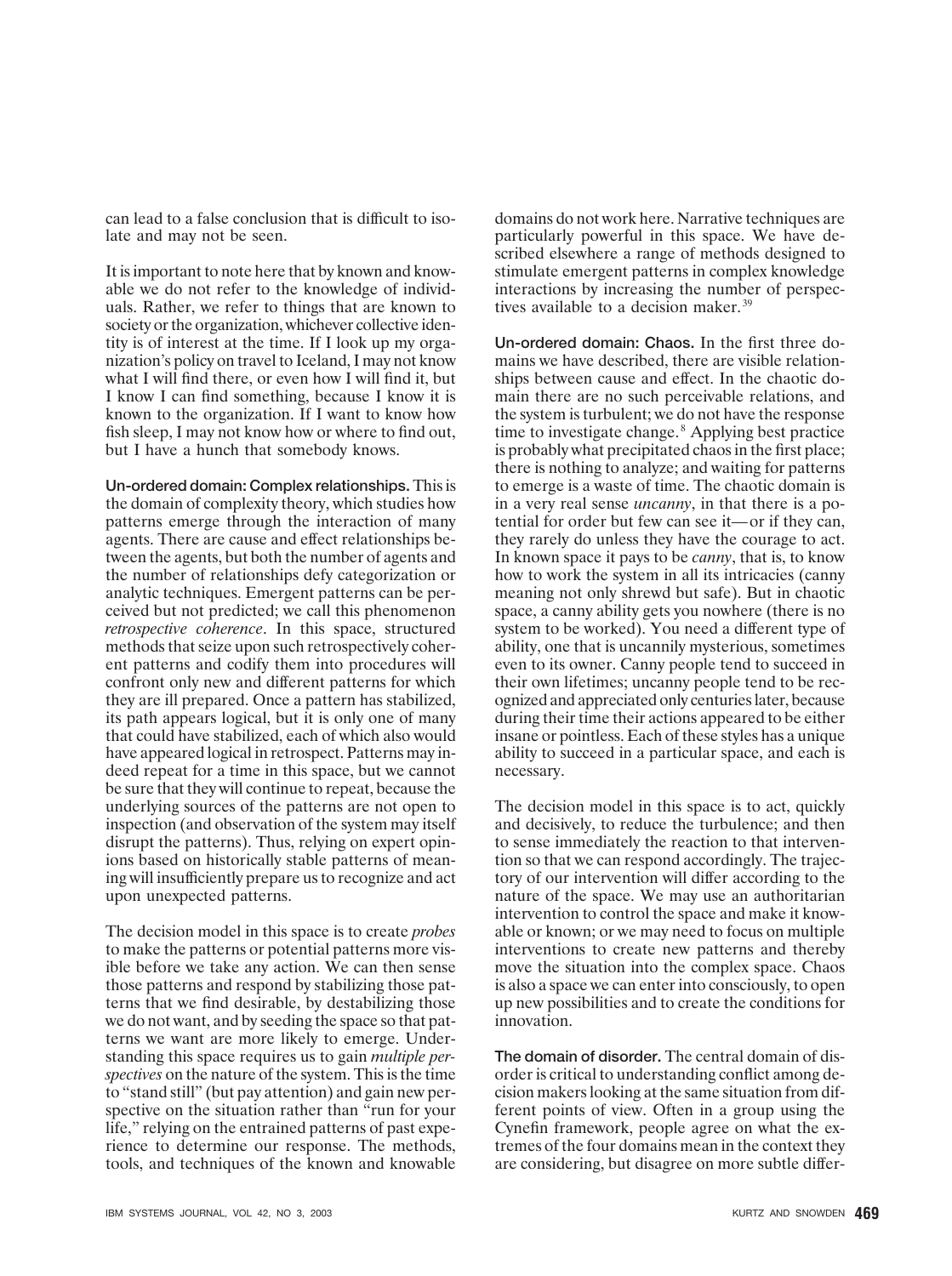

#### Figure 2 Connection strength of Cynefin domains

ences near the center of the space. As a result, individuals compete to interpret the central space on the basis of their preference for action. Those most comfortable with stable order seek to create or enforce rules; experts seek to conduct research and accumulate data; politicians seek to increase the number and range of their contacts; and finally, the dictators, eager to take advantage of a chaotic situation, seek absolute control. The stronger the importance of the issue, the more people seem to pull it towards the domain where they feel most empowered by their individual capabilities and perspectives. We have found that the reduction in size of the domain of disorder as a consensual act of collaboration among decision makers is a significant step toward the achievement of consensus as to the nature of the situation and the most appropriate response.

## **The apple-orange problem**

People are often confused by the apple-orange nature of the four Cynefin domains: they say, "Why not known, knowable, somewhat knowable and unknowable?" or, "Why not simple, complicated, complex and chaotic?"The distinction is intentional. The Cynefin framework is a phenomenological framework, meaning that what we care most about is how people perceive and make sense of situations in order to make decisions; perception and sense-making are fundamentally different in order versus unorder. The framework actually has two large domains, each with two smaller domains inside. In the right-side domain of order, the most important boundary for sense-making is that between what we can use immediately (what is known) and what we need to spend time and energy finding out about (what is knowable). In the left-side domain of unorder, distinctions of knowability are less important than distinctions of interaction; that is, distinctions between what we can pattern (what is complex) and what we need to stabilize in order for patterns to emerge (what is chaotic). Thus we often draw the framework with the vertical boundaries strong and the horizontal boundaries weak, denoting their relative importance in sense-making.

The Cynefin framework is based on three ontological states (namely, order, complexity and chaos) and a variety of epistemological options in all three of those states. We are currently engaged in further conceptual and experimental work to more strongly develop the separation of ontological from epistemological aspects of the framework in order to root the framework in a variety of scientific disciplines while maintaining the essential interweaving of ontology and epistemology, which appears to be an essential aspect of human sense-making in practice.

## **Connection strengths of Cynefin domains**

Another way to look at the Cynefin framework is in the types of component connections that are most prevalent in each domain (Figure 2). On the side of order, connections between a central director and its constituents are strong, often in the form of structures that restrict behavior in some way—for example, procedures, forms, blueprints, expectations, or pheromones. On the side of un-order, central connections are weak, and attempts at control through structure often fail from lack of grasp or visibility. In the complex and knowable domains, connections among constituent components are strong, and stable group patterns can emerge and resist change through repeated interaction, as with chemical messages, acquaintanceship, mutual goals and experiences. The known and chaotic domains share the characteristic that connections among constituent components are weak, and emergent patterns do not form on their own.

In any of these domains, a reasonable strategy capitalizes on the stability afforded by strong connections without allowing them to harden so much that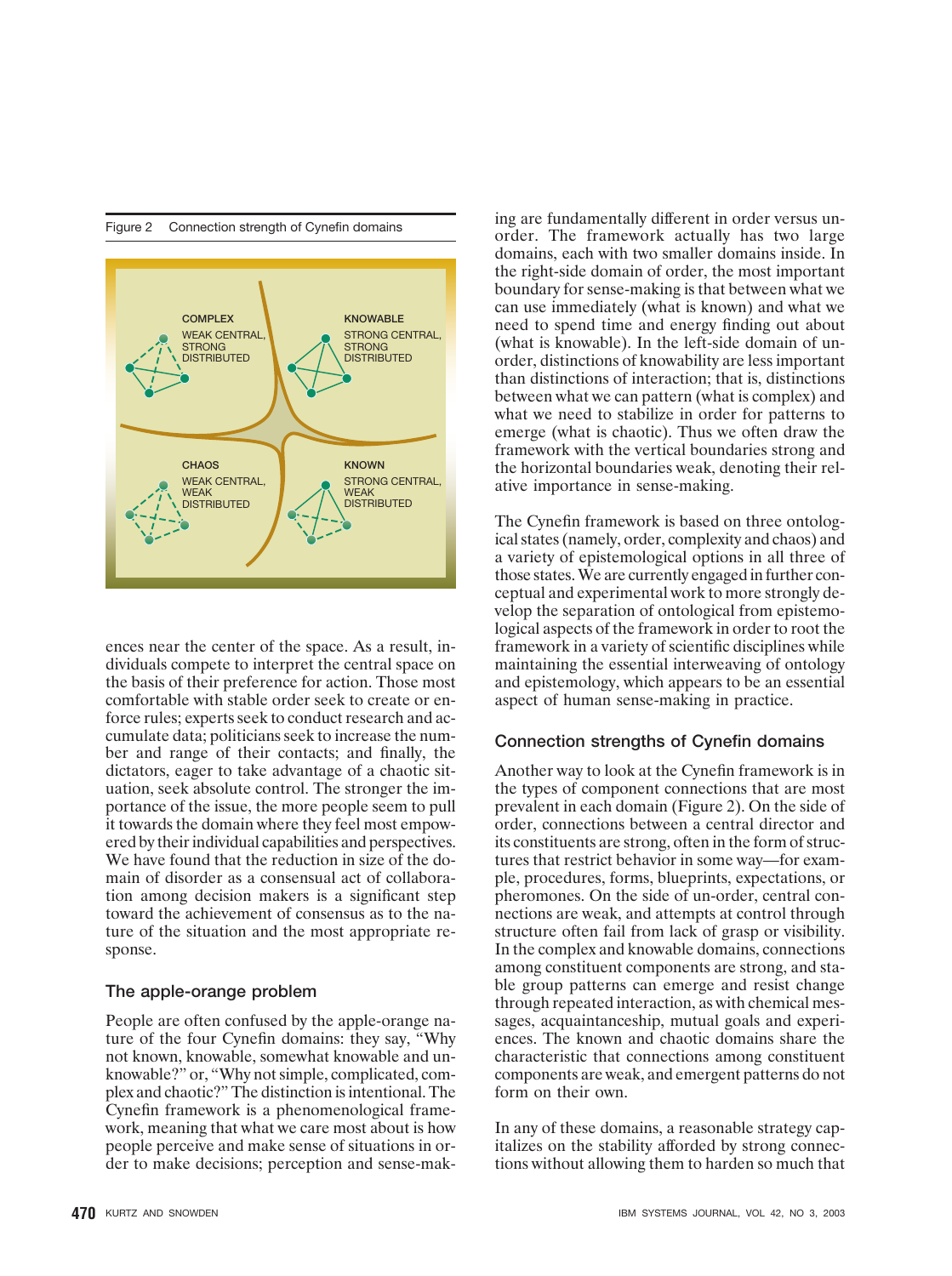they destroy flexibility and also capitalizes on the freedom and renewal afforded by weak connections without allowing them to permanently remove useful patterns.

#### **How the Cynefin framework is used**

In our engagements with clients, we use the Cynefin framework at several different levels, depending on the context and purpose of the project. Several complementary exercises and programs help people to internalize and make use of the framework. Some groups consider only the five domains and what sorts of situations or problems can be found there; some consider distinctions between extreme and equivocal conditions within domains; some consider multiple perspectives and how they can be resolved or used to advantage; some talk about boundary transitions, boundary sensing, and boundary management; some talk about dynamics ranging over the whole space of the framework. For example, groups might use the Cynefin framework to gain new insights on a contentious issue, plan interventions to move a situation from one domain to another, consider how they should approach or manage different formal and informal communities, or differentiate their strategies for knowledge retention based on multiple contexts of knowledge exchange.

**Contextualization.** This is a critical exercise that enters into nearly every Cynefin project. Contextualization is also a good example of how the Cynefin framework concentrates on collective sense-making as a consequence of discourse. We will describe a typical contextualization session here. The session begins with the collection of many items through structured brainstorming. The items might be communities, products, actions, motivations, forces, events, points of view, beliefs, traditions, rituals, books, metaphors, anecdotes, myths, and so on: they are any items that are important to the sense-making process. The items are related to one theme or issue of concern, which should be broad but not infinitely so. Whatever sorts of items are chosen (and multiple types are permissible), they should be diverse and concrete in nature: diverse to allow multiple perspectives to emerge, and concrete to move away from existing entrained abstract beliefs. We assure diversity by giving different groups of people different directions, by giving directions that are deliberately ambiguous and so can be taken in diverse ways, and by changing group compositions frequently so that people do not fall into entrained thinking. To keep items concrete, we rely heavily on narrative

methods. These provide a rich context that allows patterns of experience rather than opinion or belief to emerge.

We use an array of different methods to help people prepare a contextually meaningful field of items for sense-making, including:

*Narrative database.* We might prepare in advance a narrative database of relevant stories surrounding the issue, drawn from oral histories, collected anecdotes, published reports, historical documents, and the like.  $\frac{40}{40}$  Workshop participants might be asked to review the material in advance and answer some sense-making questions about it. In the first part of the workshop, we may ask people to talk about their thoughts on the material and the narratives which they found most compelling. From these discussions a list of such items as situations, actors, events, and forces might be generated.

*Convergence methods.* Rather than pulling items directly from anecdotes discussed, we might go through one of several convergence methods in order to integrate much disparate material and achieve a stronger set of sense-making items. For example, we might ask people to construct composite fables from anecdotes by using one of a variety of fable templates, working from either the narrative database or their own experiences as source material. <sup>41</sup> This exercise is especially useful when we need to bring people into the realm of fiction so that they can more freely express their true opinions on sensitive subjects. It is also a useful integrator of diverse sources. In a room of 50 people constructing fables in small groups, several hundred anecdotes may be considered as material for creation of each group's fable. Items are then drawn from aspects of the integrated fables (characters, events, situations) for sense-making.

*Alternative history.* Another useful method (with or without preparatory material) is the use of alternative histories. In this method, we ask people to describe the history of an organization, society, or event, always working backwards from the present (to any starting time they think is appropriate). We ask them to determine turning points (moments when small events caused large changes), write them simply on hexagonal sticky notes, and array them on a wall. (We prefer hexagonal notes because people tend to cluster them in beehive shapes, while people tend to categorize square notes.) When the factual history is complete, we then ask people to choose two extreme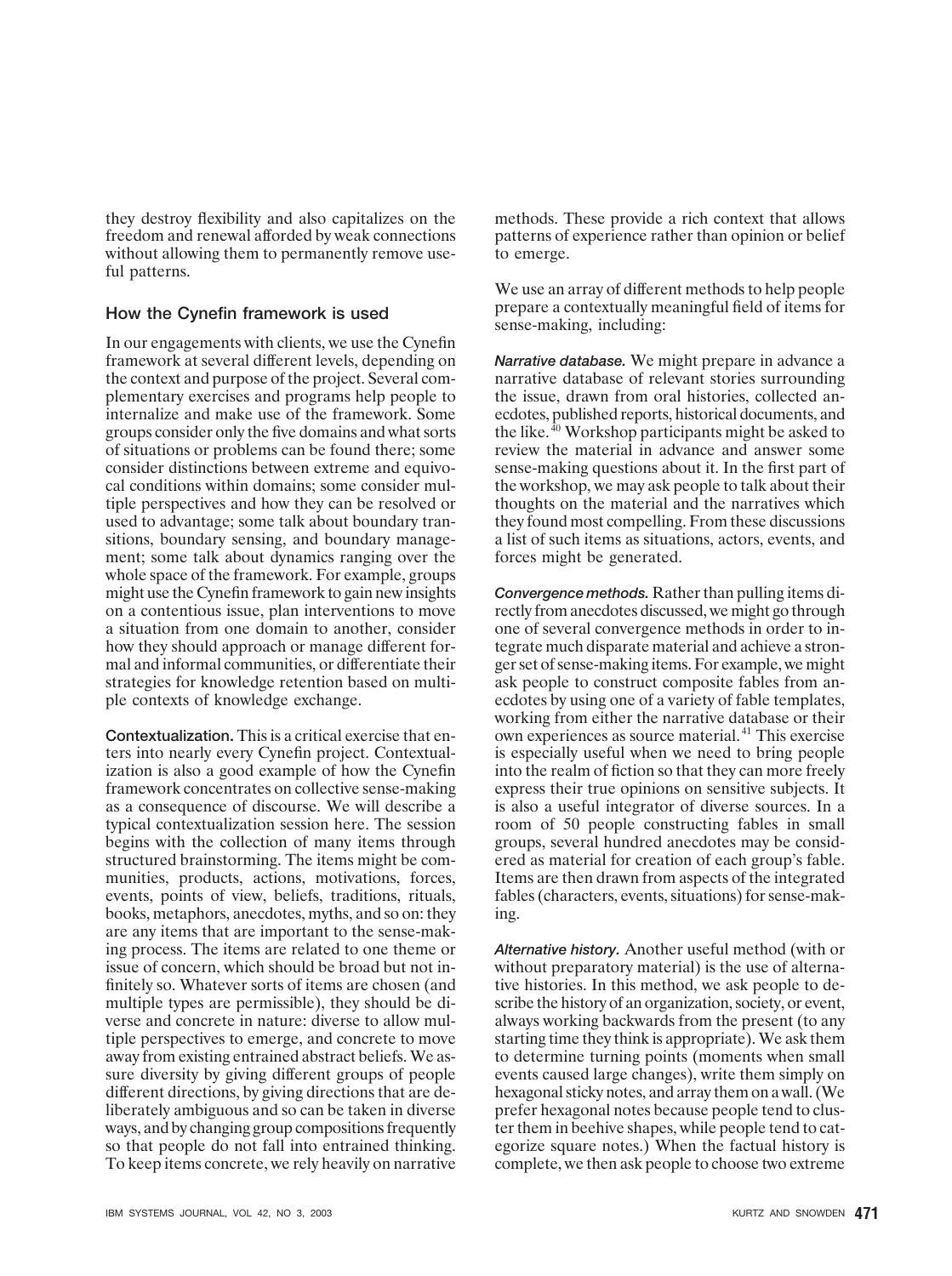



states, one positive and one negative; each of these must be utterly inconceivable. They then work backwards (always backwards, to avoid entrained "what usually comes next" thinking) with fictional timelines to reach points on the factual timeline. These connection points are not determined in advance, but emerge from the growing reverse fiction. The turning points may then be considered and described, listing, for example, actors, communities, and factors in play during those moments. These become the sense-making items.

Next, as shown in Figure 3A, the group comes together with their assembled sense-making items, perhaps derived from multiple processes, and discusses the extremes (not the domains) of the Cynefin space. They consider the corner where everyone knows the right answer, the corner where an expert could be expected to know the right answer, the corner where the situation only becomes clear retrospectively, and the corner in which there is no right answer. If possible, items are selected from the set that exemplify that dynamical extreme in the context of the issue or events being considered. This is an important step, because it begins to build the framework. We say "build the framework" because the Cynefin framework is created anew each time it is used, with distinctions meaningful to the current context. To some extent, it does not even exist in the way we describe it here, devoid of context, but is always used to enable sense-making in a particular setting. (It can also be used to negotiate meaning between contexts, but that use is beyond the scope of this paper.)

After the extreme situations are considered, all of the sense-making items are placed within the overall Cynefin space—without boundaries—where the items seem to fall, using dynamic placement. (We sometimes ask people to think of it as though the item they are placing has four elastic bands connecting it to the four corners, and to find the place where it comes to rest depending on how hard the different bands pull on the item. We then ask them to check the placing of each item in relation to others.) Clusters are allowed to form where items seem similar in the space, but are not required. This is often done in person using large walls and hexagonal sticky notes; it can be done electronically, but must be done socially.

It is important to mention at this point that discussion is encouraged during the placement of items. This is unlike the methods of affinity diagrams, in which people are asked to refrain from speaking.<sup>42</sup> In our experience, although the proponents of affinity diagrams are correct that silence equalizes the verbal contributions of those who speak up and those who hold back, the placement of items is not equalized by silence: often people just watch very carefully what the boss is doing. In a sense this only drives power differences underground rather than removing them. We find it is better to remove large power differences before contextualization; in fact, we have found that comparing the patterns made by people at different levels of management working on separate contextualizations can be of great value, especially for tackling difficult management issues. Another significant element of the placement of items is that, as in the group construction of affinity diagrams, we encourage people to consider all items together and to keep moving any items they like until the patterns they have produced make sense.

When all the items are placed, as shown in Figure 3B, lines are drawn between hexagons that are clearly in one domain or another, leaving a possibly large central area of disorder. Then, as shown in Figures 3C and 3D, the boundary lines are "pulled in" to make the distinctions between domains more complete. Hexagons that lie on the new lines are bifurcated, trifurcated or quartered, forming new clusters of hexagons on either side of the boundaries. This stage involves much discussion, as consensus has to be reached.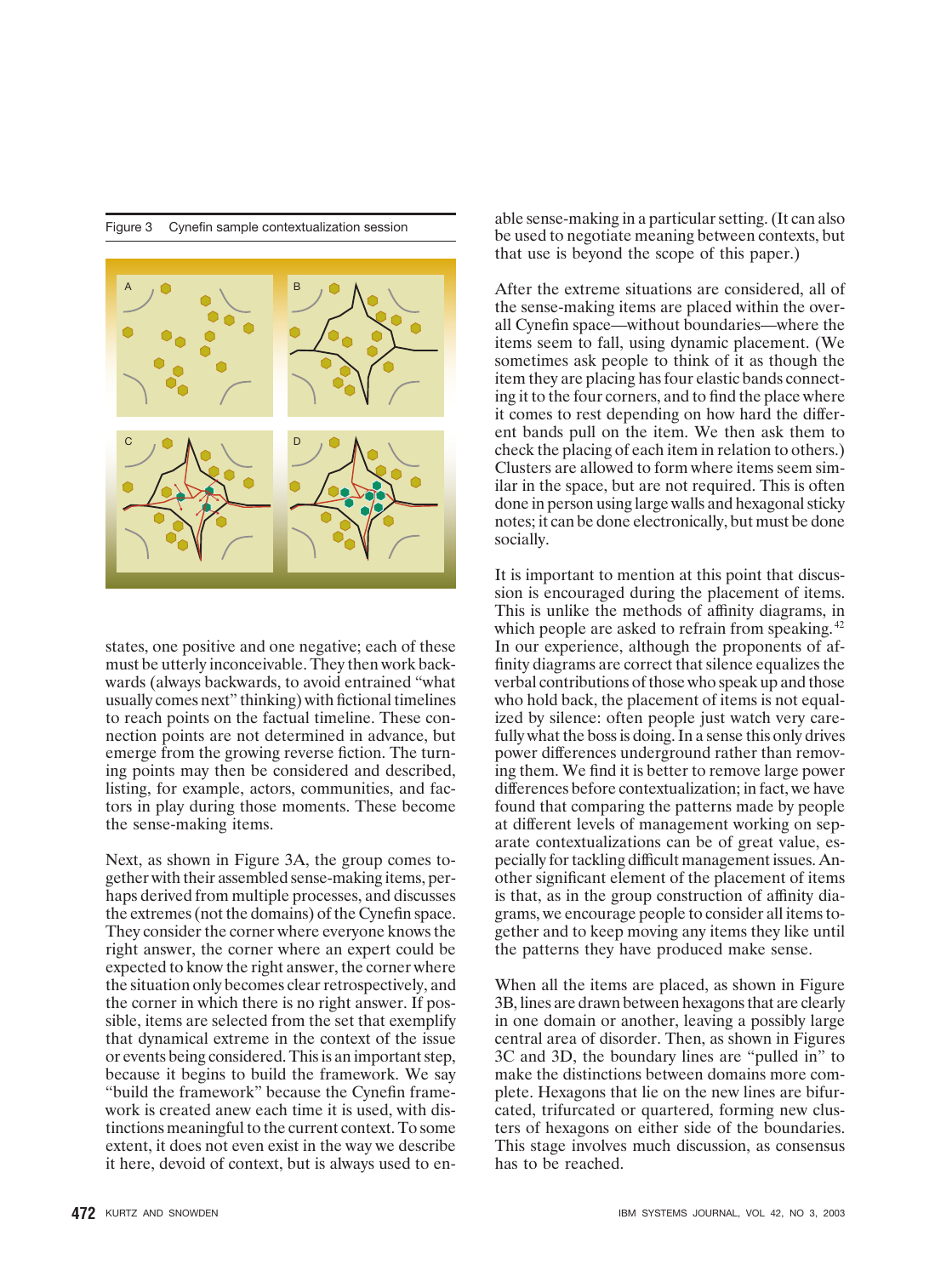At this point, the characteristics of each domain and boundary—as they pertain to the context at hand can be considered using the sense-making items in place.

**Use of the contextualized framework.** After the Cynefin framework has been created, we may move on to other exercises in which the items in specific areas (for example, near the boundaries or at the extremes) are considered in more detail—or conversely, in which the entire contextualized framework is used to describe the changing dynamics in a historical case or a contemporary situation, possibly from different points of view.

We should point out here that though we draw the framework as four simple areas in two-dimensional space (because it is quick to draw and grasp), this is only a quick reference for discourse, and that simple drawing expands into something more multidimensional in use. For example, we might ask people to consider different aspects of or perspectives on a single situation that might be located in different areas or moving in different directions. In this sense, all sense-making exercises transcend the simple representation of the framework at some point. We consider the framework to be a "jewel of contemplation" that has many facets, like a geographical information system, in which many layers of information are overlaid so that they can be integrated or separated at will; but the ultimate reality is that every representation (including the entire framework itself) is created for a purpose.

The value of the completed contextualized framework lies in two main benefits. First, nearly every contextualization exercise we have seen has ended with expressions of surprise from those participating. They often see, for the first time, patterns that overturn their entrained beliefs about the issue they are considering and about their purpose, goals, and identity. For example, one group completed their Cynefin framework and reviewed it. They had done alternative histories to derive their sense-making items, and they had been asked to provide at least one accident in each fictional time line. On their Cynefin framework, the only items in the chaos domain were those (color-coded) accidents. One participant looked at them and said, "We are being complacent, aren't we?"The participant meant that they had only been willing to consider wholly chaotic situations when they had been forced to add accidents to the list.

This increased awareness (reflected in many other such stories) is the highest achievement of the completion of the contextualization exercise: that the group should accomplish Descriptive Self-Awareness, or a greater understanding of their own biases and potentials. This is also our goal in helping people go through the process, because it is our place to enable clients to achieve self-awareness rather than to provide "expert" advice, which has a much lower value in practice.

The second benefit of the contextualized Cynefin framework is that it provides a new shared language with which the members of the decision-making group can discuss situations, perspectives and possible actions. This new language is unique to the concerns of the group and abstract enough to cover many particulars, but resonant with meaning so that it tends to be brought up spontaneously when issues are discussed. It can be used to talk about interpretations of current conditions based on gathered data, to evaluate strategic interventions, and to constructively manage conflict and bring about consensus, without removing conflict. Also, multiple groups who have created their own contextualized frameworks can use them as artifacts for negotiation of common meaning. For example, if one group placed "the influence of the Internet on globalization" in complex space and another group placed it in knowable space, both groups would learn something about their respective perspectives. We have been helping groups to use such frameworks to guide discussion among different government branches, for example.

We previously contrasted Cynefin as a sense-making framework with categorization frameworks. We do sometimes use the contextualized Cynefin framework for categorization within a particular context, meaning that the terms used are not generic but specific. Categorization in context has some excellent uses: for example, for training in standard operating procedures, for aligning perspectives and objectives among groups (for example, strategic and operational), or for initiation of new people into the group.

## **Wider implications**

As we mentioned previously, the contextualization exercise is just one of several elements involved in using the Cynefin framework to support people making decisions and crafting strategies. As part of the work we are doing for public-sector and private-sector bodies, including the government, we are design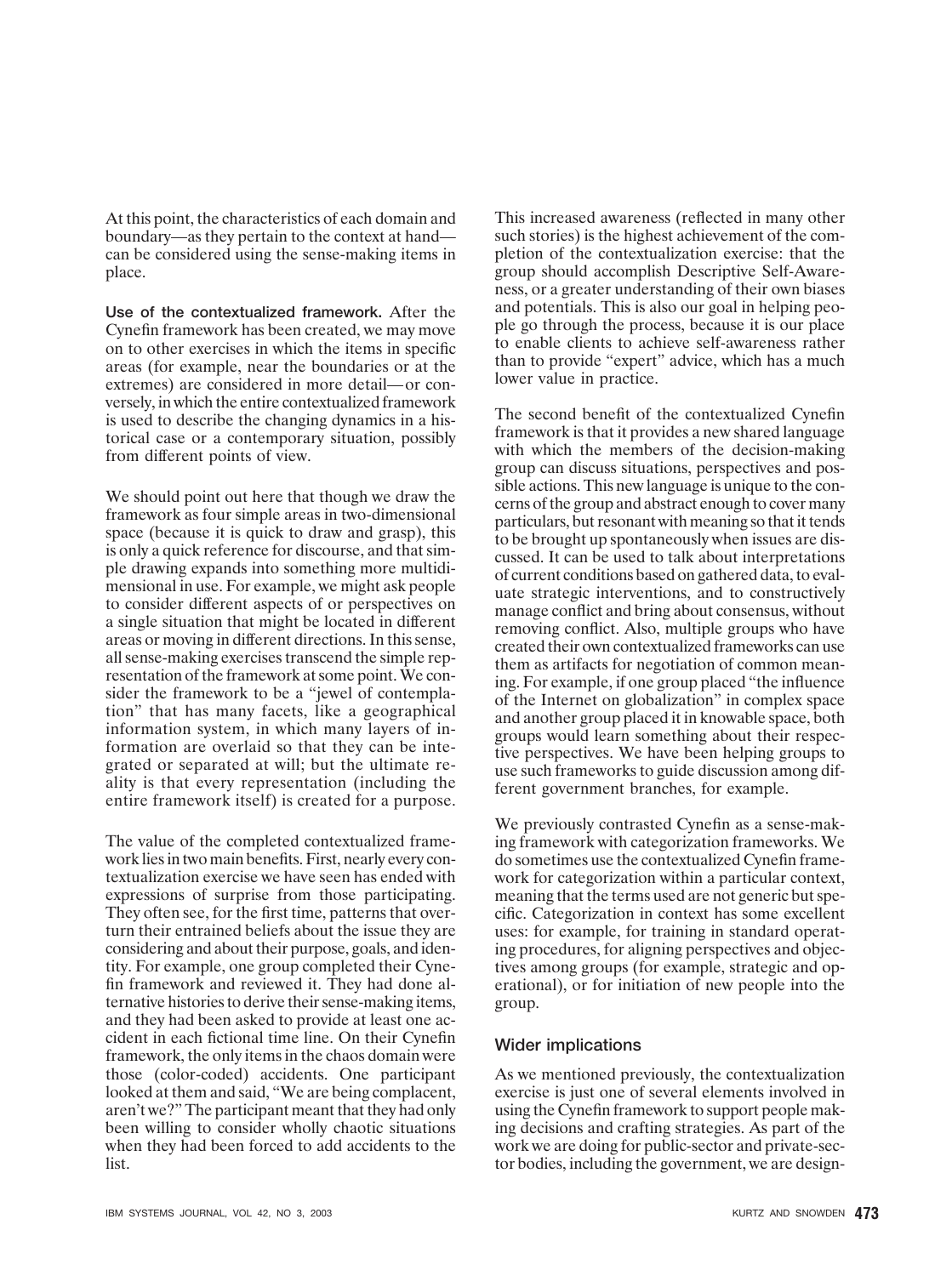ing computer software that uses the Cynefin framework as a sense-making mechanism in tandem with massive narrative databases of world history and contemporary events, in order to support policy-making and decision-making at both the operational and strategic levels in government and industry.

Other elements of our work over the past several years, those having more specifically to do with the use of narrative to enable multi-perspective understanding in the complex domain, are also heavily involved in this work, but we do not have the space

**Boundaries are possibly the most important elements, in sense-making, because they represent differences among or transitions between the patterns we create in the world that we perceive.**

to describe them here. They are described in recent papers, 40–41,43 and we plan to feature them strongly in an upcoming book on the subject. Instead, we will delve a little more deeply into some more advanced topics related to using the Cynefin framework.

## **Cynefin boundaries**

Boundaries are possibly the most important elements in sense-making, because they represent differences among or transitions between the patterns we create in the world that we perceive. Depending on how you look at it, any gradient can be a boundary and any boundary can be a gradient, so there is always room for interpretation. We distinguish between types of boundaries on an experiential basis, in the sense of: How does the essence of this boundary, as I perceive it, affect my sense of the situation and of what I should do? In that sense, the boundaries we consider are more like phase changes than physical boundaries (though they could be physical boundaries, if those boundaries coincide with phase changes).

We use a range of metaphor sets to create an understanding of boundaries. One of the most effective is a geographical set, as follows:

1. The *shallow river* can be crossed by anyone at any place, and thus control over crossing is difficult to achieve. However, it is easy to tell when one has crossed it (or when others have) because one's feet get wet. Most of the important events of our lives (e.g. birth, marriage, parenthood, death) are shallowriver boundaries, because anyone can go through them and they "mark" us with the change. Ritual tends to be strongly associated with this type of boundary. An organizational example might be the transition from a new employee to someone who knows the inside stories of the organization. Maintaining shallow-river boundaries is most useful when you want to encourage as much diverse exchange over the boundary as possible, but still retain the capacity to monitor and intervene.

2. The *deep chasm* can be crossed only at bridges, which can be built, demolished, and controlled at will. It is not easy to tell when one has crossed the boundary, but such a marker is not required because only some are allowed through. An example of a deepchasm boundary might be the front page of a community Web site that requires visitors to register with their names and addresses in order to participate, but does not record individual movements during regular visits to the site. This type of boundary is most useful when the exchange is too important or dangerous to be left open to all possible movements. The selectively permeable barrier found in our cells is a boundary of this type.

3. The *high plateau* is the boundary with the most potential danger, because you may not be aware that you have crossed the boundary until it is too late and you drop off the other side. One of us once volunteered on a mountain rescue team. The worst place to get lost was on a plateau—there are often heavy mists on high plateaus, and people lose their sense of direction and head directly off a cliff. When you are on such a plateau, it is nearly impossible to know where you will come out. (Those fans of certain science fiction programs will recognize this type of boundary in transportation devices, which offer the enticing possibility of putting you somewhere you had not meant to go.) An organizational example of a high-plateau boundary might be the transition that happens during a corporate restructuring, when groups are wandering around looking for support and no one knows who will survive. There are, of course, times when a high-plateau boundary is just what you need: to confuse an adversary, to promote innovation (in limited circumstances), or to disrupt old patterns that have become limiting.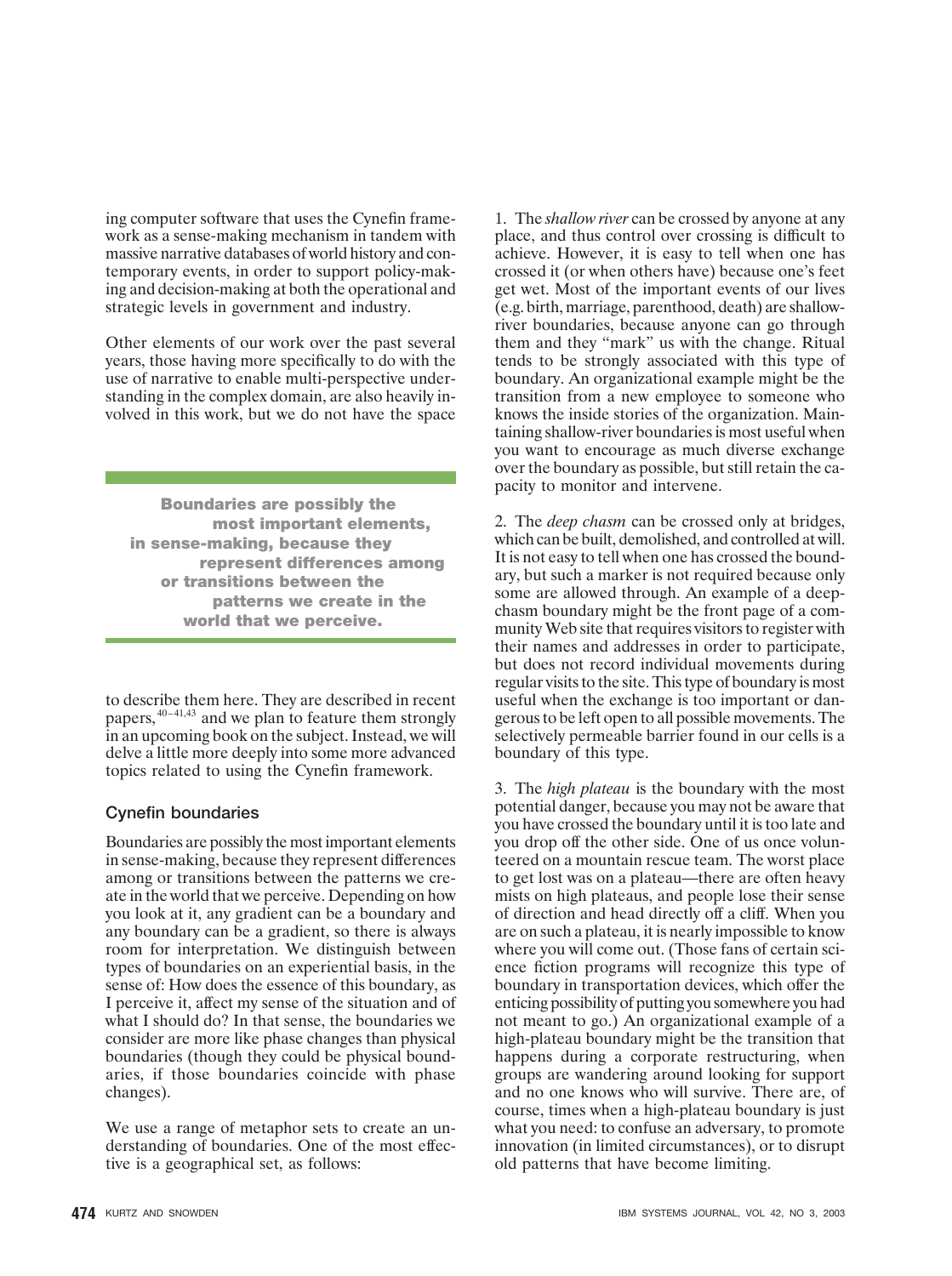When we are using the Cynefin framework as contextualized by a group to their context and purpose, we ask them to consider the boundaries between Cynefin spaces by using metaphorical types of boundary. We explain that each boundary might have a different form in one direction or the other, and this is where we must break away from the two-dimensional drawing somewhat. In addition, one boundary might have different forms for different people, whose perceptions or circumstances make their experience of the boundary different. Generally, we find three basic levels of sophistication in the use of Cynefin boundaries for sense-making. First, one considers an awareness of *crossing* the boundary, so that one can respond quickly to new conditions after one has arrived on the other side. Second, one considers an awareness of *approaching* the boundary, so that one can sense when change is incipient and respond before the boundary is crossed (perhaps to cross it purposefully, perhaps to avoid it). Third, one considers *managing* the boundary and the perceptions surrounding it, so that one can, for example, put a deep-chasm boundary in place for one's adversary while maintaining a shallow-river boundary for one's own use.

One thing we have found in using boundaries as part of the Cynefin framework is that different people, with different training and personalities, seem to benefit from different uses of boundaries. People who are used to classifying items into categories benefit from removing boundaries, as takes place in the standard contextualization exercise described earlier. However, people who are used to thinking in a more fluid way—about gradients rather than boundaries seem to benefit more by constructing boundaries than by removing them.

For example, when the workshop is large enough or when we feel that it is required, we often hold a parallel session of contextualization in which people are asked to distribute their sense-making items along a line, ranging from the most tractable items to the most intractable items. After the line has been completed (and there are many negotiations to place items in relation to each other), we ask people to find places along the line at which they feel that the underlying dynamic has shifted. In other words, we ask them to create boundaries along gradients. We then pull the line into a rainbow curve and place it on the Cynefin framework, with the most tractable items in the known domain and the most intractable items in chaotic space. This produces an alternate contextualization, with the same ultimate effect of

creating the Cynefin framework anew, but with a stronger emphasis on the negotiation of where boundaries are found. We sometimes ask people to negotiate boundaries as though they were representatives of the different domains, coming up with a mutual agreement on what the boundary means and where it is placed.

The boundary issue is one on which we continue to pursue a strong research agenda (although of course the entire framework is a work in progress), especially with regard to its use for strategic decision support.

## **Cynefin dynamics**

When people use the Cynefin framework, the way they think about moving between domains is as important as the way they think about the domain they are in, because a move across boundaries requires a shift to a different model of understanding and interpretation as well as a different leadership style. Understanding the differences among the different movements in the framework increases the sophistication of the response of a decision-making group to rapid change. We describe here some of the patterns of movement which we use to help groups consider historical, contemporary, and future change. In general, one of the functions of the Cynefin framework is to increase awareness of the upper domains of the framework and their potential to create sustainable change; several of these movements are designed to make the upper domains more accessible.

**Movement at the known-chaos boundary.** This boundary is the strongest of the four, in which a perfectly working machine operates inches away from a devastating fire. For that reason, this boundary is the most dangerous—and the most powerful if treated with respect.

*Asymmetric collapse* (Item 1 in Figure 4) is movement from the known to the chaotic, disastrously. We have seen a tendency for organizations to oscillate between the domains of the known and the chaotic, avoiding the upper domains. Organizations settle into stable symmetric relationships in known space and fail to recognize that the dynamics of the environment have changed until it is too late. The longer the period of stability and the more stable the system, the more likely it is for asymmetric threats or other factors to precipitate a move into chaos. The decision makers in the system don't see things that fall outside the pattern of their expectation, and they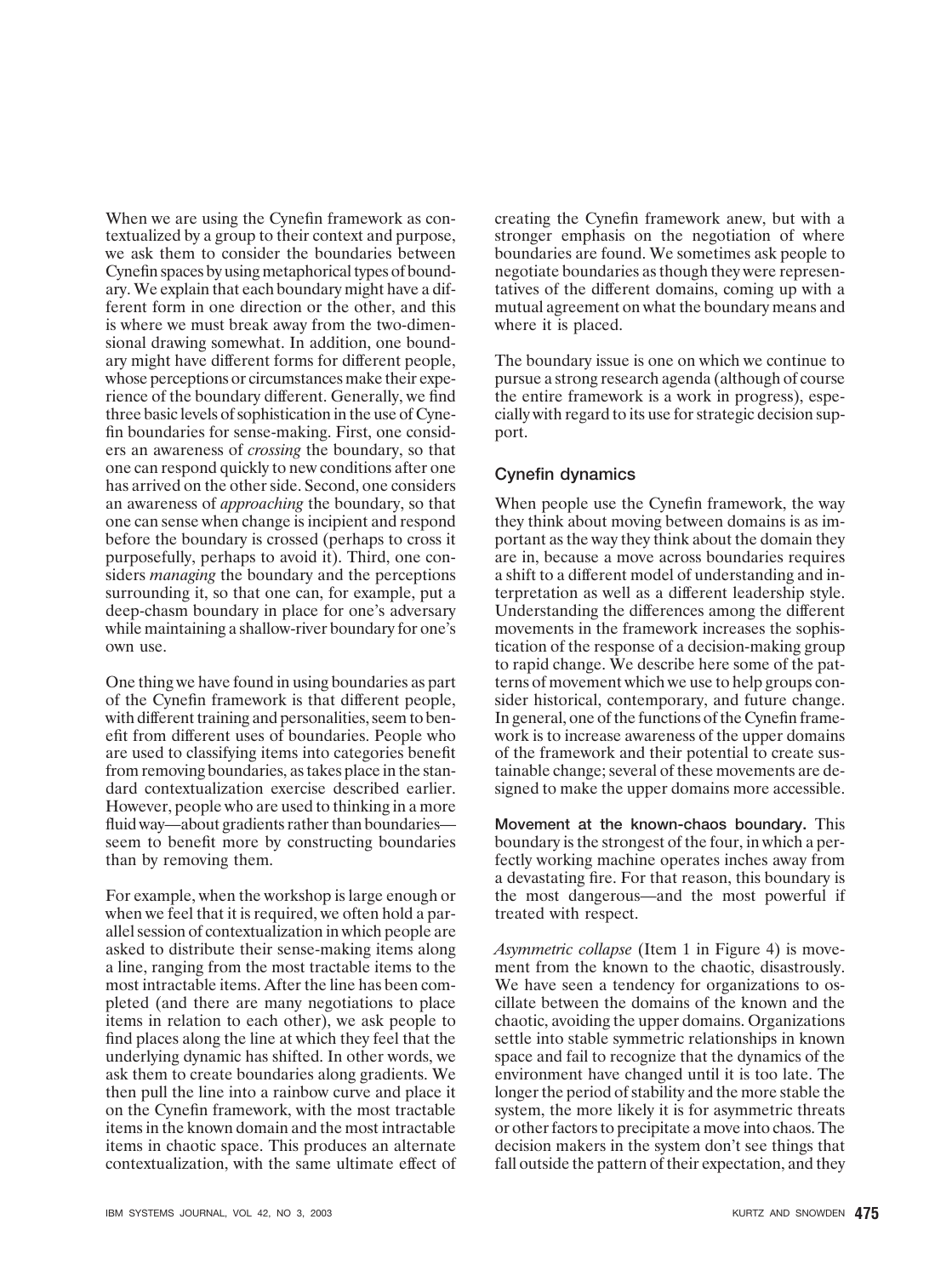

Figure 4 Cynefin dynamics

continue not to see them until finally the system breaks and they find themselves in chaos.

The final stage before the break point is witnessed frequently in history. A good example is the trial of Galileo, in which the Catholic Church accepted that the earth went round the sun for the purpose of mathematic calculation, provided no one said it was actually the case. In retrospect, this was an untenable position, which only delayed and made worse the inevitable collapse. This phenomenon of grasping at order is common in people, governments, academia, and organizations of all shapes and sizes. Often the strongest dominant player in a market will continue with behavior long after its utility, perceived from a different perspective, is exhausted (Boisot <sup>44</sup> uses IBM as an example of this). Also, senior decision makers and their policy advisors will find ways of fitting reality into their existing models rather than face the fact that those models are outdated, and they will punish dissent (the history of science and business provide examples). Galileo is tried afresh in modern organizations on a regular basis.

*Imposition* (Item 2 in Figure 4) is movement from the chaotic to the known, forcefully. The consequence of asymmetric collapse is chaos, and the consequence of chaos is frequently Draconian imposition of order, in which the situation is so catastrophic that people accept what would have previously been

unacceptable as the price of order. The problem with this dynamic is that it introduces a new stability that in turn becomes more rigid until the new order breaks in its turn. A familiar example in organizational life is the cyclic reorganization of authority by industry, then by function, then by industry, and so on in an endless cycle; or the fact that well-intentioned revolutionaries sometimes put into place bureaucracies even more stifling than those they overthrew. However, we do not mean to imply that all such transitions are pathological. When order is well aligned with needs, it can bring needed savings and calm. Anyone who has seen a talented teacher take control of a frantic classroom through authority and respect, or a policeman calm a panicked crowd, can understand the utility of imposed yet well-placed order.

**Movement at the known-knowable boundary.** This is the boundary where the scientific method is believed to operate, though in practice most agree that some un-order is involved in most scientific work (for example, hunches, analogies, networks, local practices, and shared beliefs). This boundary is fluid and permits much traffic as people go about the business of building technologies and pursuing lines of inquiry.

*Incremental improvement* (Item 3 in Figure 4) is movement from the knowable to the known and back, repeatedly. This type of movement is the bestknown and accepted of the types we list here. For many situations, this remains the movement of choice. In a sense, the cyclic flow of information across this boundary is the engine of technological growth. However, it can become pathological if cyclic movements between known and knowable depart ever further from observed reality (as with, for example, the epicyclic models of the solar system or the "science" of phrenology). This sort of movement should be linked occasionally with one of the larger movements we mention later.

**Movement at the knowable-complex boundary.**The boundary between the knowable and the complex can be a fruitful one for science, and in practice complements the known-knowable border as an engine of new ideas. It is not as permeable as the knownknowable boundary because transitions must translate between two systems of order and from one set of rules to another.

*Exploration* (Item 4 in Figure 4) is movement from the knowable to the complex, selectively. This movement is often mentioned in the literature on com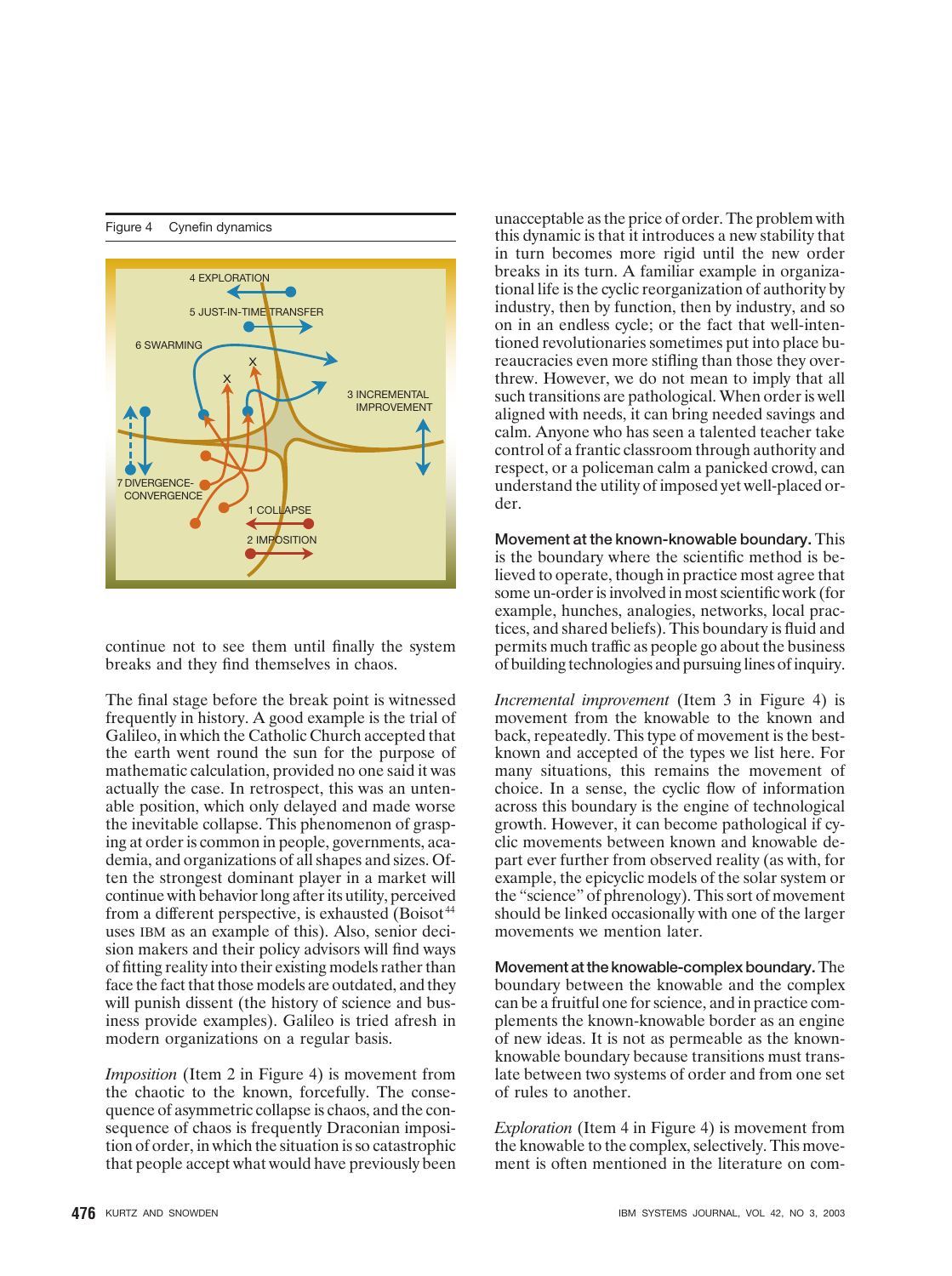plexity as exploration versus exploitation. <sup>17</sup> Exploration is an opening up of possibilities by reducing or removing central control without a total disruption of connections. In organizations, exploration takes many forms, but trust is key in this movement. One is, in effect, taking a risk by allowing constituent connections to form and strengthen at the expense of central control, and that requires not only good planning and awareness of the "shadow" side

**Informal communities, which may range from public to secret in their profile, provide a rich and fertile source of knowledge and learning.**

of the organization, but also careful (but unobtrusive) monitoring of the situation. In most organizations there is a strong and often untapped resource to be found in exploratory moves such as this. For example, informal communities, which may range from public to secret in their profile, provide a rich and fertile source of knowledge and learning that is too large and complex to be formally managed. One study of actual practice in IBM Global Services<sup>34</sup> indicated some 50–60 official knowledge areas, complemented by many tens of thousands of private areas. By providing spaces in which members of the organization could naturally share with people they trust, a fertile source of learning was created.

*Just-in-time (JIT) transfer* (Item 5 in Figure 4) is movement from the complex to the knowable, selectively. This movement is often called exploitation in the complexity literature, and it involves the selective choice of stable patterns in complex space for ordered representation. In the IBM example just cited, the 50–60 official communities are able to draw on information coming out of the informal trustbased communities as long as they refrain from disturbing their delicate balance. Knowledge can be moved into the formal space on a just-in-time basis: knowledge is made available when it is needed. Techniques to achieve this include subject-matter flagging and privacy-ensured searching of content. The issues here are those which gave rise to JIT techniques in manufacturing some decades ago: organizations realized that the cost of maintaining stock on the factory floor was out of all proportion to the benefits, with high levels of wastage over and above stock holding costs. In consequence, stock holding shifted back to the suppliers, entering the factory just in time. <sup>43</sup>

**Movement at the complex-chaotic boundary.** This boundary, like the known-knowable boundary, is fluid and in fact difficult to delineate. In nature, systems move back and forth across this boundary often. In that sense, traffic across this boundary mirrors that across the known-knowable boundary: one is an engine for technological and scientific order, and the other is an engine for organic order. In the social sphere, we can use the engine of complexity to enable emerging patterns that prove useful.

*Swarming* (Item 6 in Figure 4) is movement from the chaotic to the complex, to the knowable; first, in an emergent manner and then, selectively. Draconian imposition of order is most appropriate in symmetric conditions and partial remediations, but under asymmetric conditions, or when whole-system interventions are required, we need to move from chaos to the complex, not to the known. The boundary between chaos and order is a chasm difficult to cross, but a vertical transition across the more permeable boundary between chaos and complexity is inherently more manageable. A transition from the chaotic to the complex is a matter of creating multiple attractors, or swarming points, around which un-order can instantiate itself, whereas a transition from the chaotic to the known requires a single strong attractor. For example, if one were trying to evacuate a panicked crowd in a theater on fire, it would make more sense to shout out "the blinking orange lights are above the exit doors," which is a complex swarmingpoint trigger that relies on local knowledge only, than to shout out "come towards the back of the theatre," an ordered trigger that relies on global knowledge which may be unavailable.

After we have achieved the shift from chaos to the complex, then we have the possibilities of many patterns forming around the new attractors; those we find desirable we stabilize through a transfer to the exploitable domain of the knowable; those that are undesirable are destroyed. We have found in several recent engagements that the contrast of*swarming* with *imposition* provides a new language for executives and appears to provide new perspectives on crisis management. We will be studying actual behavior and creating more "subjects" in this field over the next year as our use of dynamic movements within the Cynefin framework develops.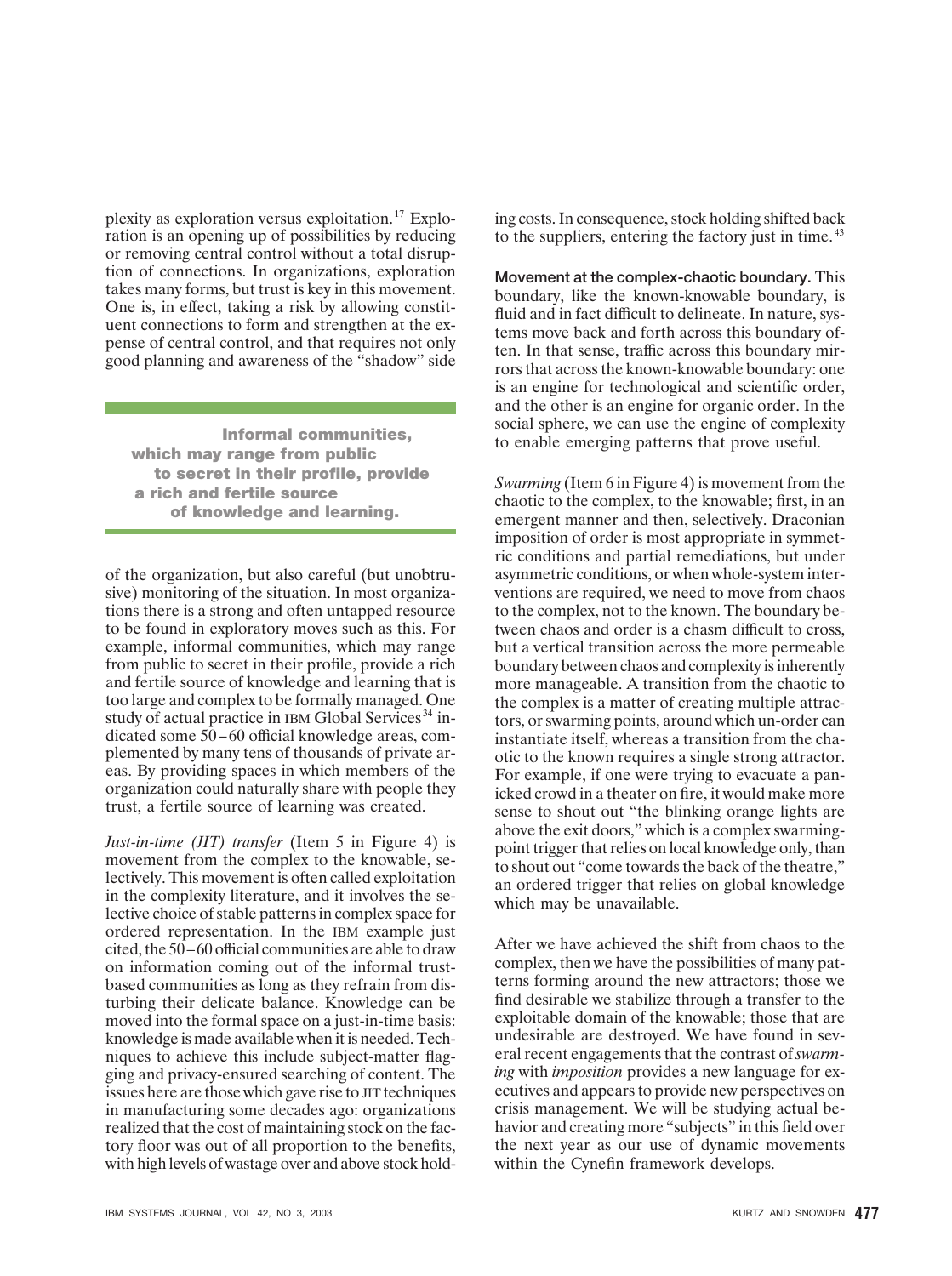

Figure 5 Cynefin dynamics using chaos

*Divergence-convergence* (Item 7 in Figure 4) is a movement from the complex to the chaotic and back, repeatedly. The active disruption of a complex system to precipitate its move to chaos is less of a change than moving it to either of the ordered domains, and this is easier to manage across a permeable boundary. In knowledge management, for example, informal communities that occupy the complex domain are more resilient when asked to undergo radical disruption in an innovation program than the expert communities of the knowable domain.<sup>39</sup> Small start-up companies handle disruption better than large bureaucratic ones, but even within large bureaucratic organizations, there are small groups that can act in the role of start-ups, and they can increase the adaptability of the organization.

Our complexity-inspired workshop techniques, as explained above, make intensive use of the boundary between the complex and the chaotic, in effect cycling between the dynamics of the two states as a sort of pattern generator to create a rich variety of patterns among which to choose—to stabilize and to disrupt—in order to facilitate sense-making.

#### **Visiting chaos**

There are some good reasons to move deliberately from order to chaos. There are times when it is necessary to break rigid structures in precipitation of a natural collapse (as one approaches the boundary), so that the transition can be managed more carefully; and there are times when a strong disruption is the only mechanism that will break up a strong but unhealthy stability. The last three movement types we will consider use the chaotic space for temporary disruption of all connections (possibly within a restricted context) as a stimulant to new growth.

*Entrainment breaking* (Item 8 in Figure 5) is movement from the knowable to the chaotic to the complex, periodically. In entrainment breaking, we move from the knowable to chaos and thus stimulate the creation of new complex systems as the system rebounds into the complex domain. This is a common approach to disrupt the entrained thinking of experts who, in our experience, tend to be the most conservative when it comes to radical new thinking. The move to complex space is not radical enough to disrupt those patterns; we need to challenge at a more basic level the current assumptions of order. By using the complex space as a staging post, we create a more fertile space of interactions from which we can select stabilization points for the movement to the knowable. A knowledge management example is the creation of formal communities by clustering and swarming informal activities from existing trusted relationships. <sup>39</sup> In strategy, this method can be used to create and validate new sources and structures for decision-making.

*Liberation* (Item 9 of Figure 5) is movement from the known to the complex to the knowable, periodically. Organizations tend to assume that they can design the nature of new systems. For example, an organization that needs new expertise in an area might commission a university to carry out a study, recruit specialist staff, or identify individuals within the organization and assign them new responsibilities. This is a successful and effective strategy when the conditions are suitable for ordered approaches. However, if the situation is uncertain, it is more useful to shift the problem from the domain of the known to the complex. Organizations need to increase both internal and external levels of contact to the point where new patterns can emerge. Boisot<sup>44</sup> makes the point that companies need to use both hoarding strategies, in which they place defensive barriers around what they know and focus on exploitation, and sharing strategies, where knowledge is shared within and outside the organization with the intent of increasing the volume of opportunities, with the strategic advantage shifting to speed of exploitation of knowledge.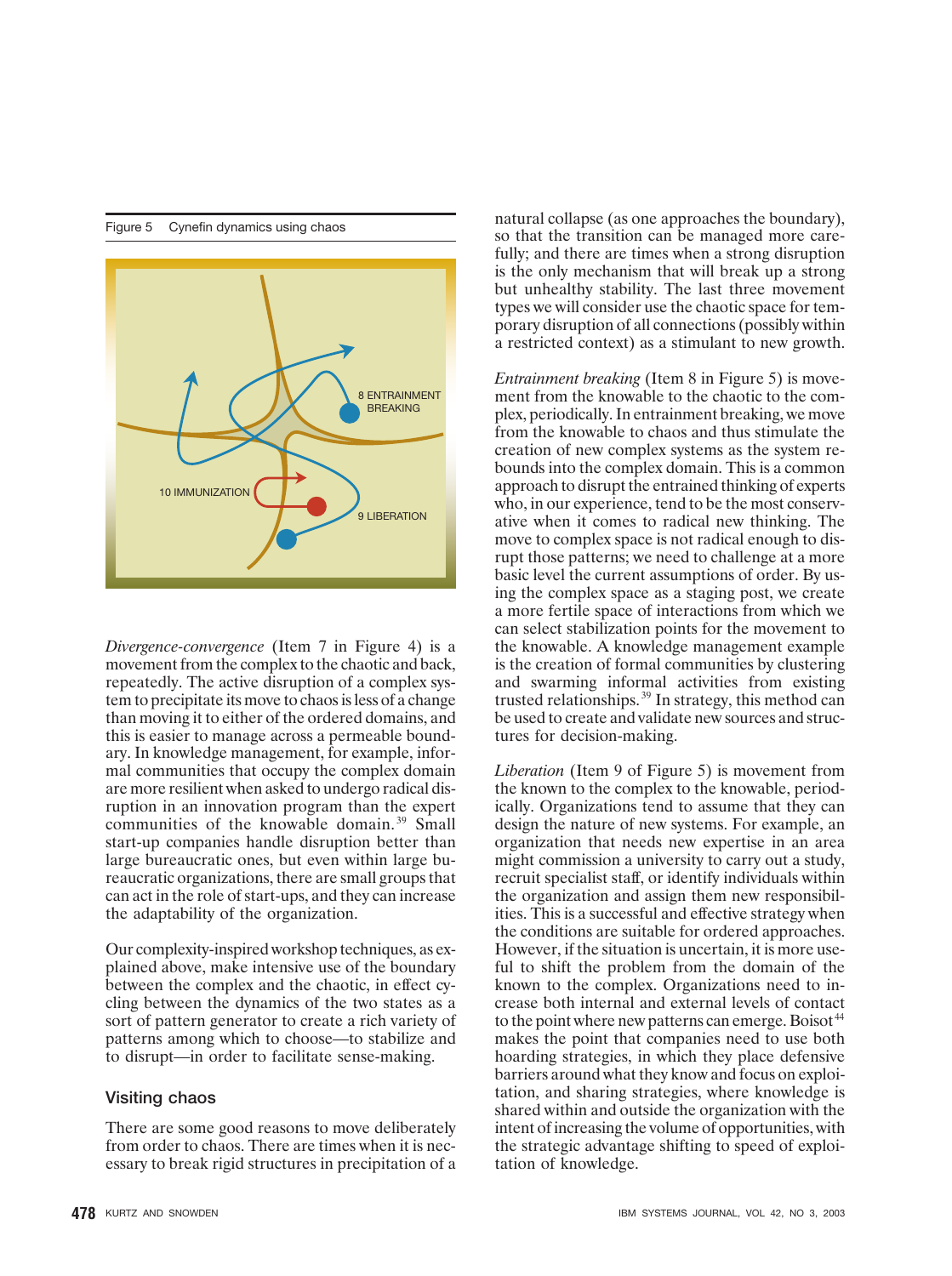For an organization, sharing strategies involve a process of letting go, of creating freedom within heuristic boundaries to allow new patterns and new leadership to emerge. One of the techniques we use in this area is Social Network Stimulation, <sup>39</sup> which aims to stimulate the interactions of agents (or rather identities) within systems to allow the emergence of new coalitions, alliances, and leadership. To use a metaphor, we cast seeds (ideas, deliberately ambiguous goals), which are cheap, across a broad landscape and see where growth occurs. As soon as growth is evident, we respond quickly to shift the newly emergent idea or leaders or coalition into the knowable. We have called this movement *liberation* because it breaks the entrainment of bureaucracy—but like all letting go, it is difficult. This is one of the most threatening of transitions to entrenched managers, but one of the most important.

*Immunization* (Item 10 of Figure 5) is movement from the known to the chaotic, temporarily. Immunization in chaos is a smaller "visit" to chaotic space that shakes up "the way things are" enough to cause reflection but not enough to destabilize the entire system. Immunization serves two purposes. First, it inures people to the devastating force of chaos so that they will be better prepared to face those forces in the future. A perfect example: it is said that the great director Buster Keaton was able to craft his death-defying stunts (such as a house falling around him, a rescue from a drenching waterfall, amazing pratfalls, and so on) because as a toddler he was lifted out of bed by a tornado and set down unhurt in the street. <sup>45</sup> Second, immunization brings new perspectives, which cause radical disruptions in stable patterns of thought and lead to new complex patterns. Examples of such events are scattered throughout literature, in the accident that changes a politician's career, or the chance encounter that causes a lonely woman's life to fill up with new meaning, or in many other kinds of radical departures that make everything on which one had relied seem meaningless and restricting.

Metaphors are particularly useful agents of immunization because they allow conversation about painful things, enable disruptive and lateral thinking, prevent entrainment of attitudes, and clear out the cobwebs of stagnant ways. One technique we use for this purpose is called the "Grendel game" (material available from the authors, not yet published), which combines anthropological study, complexity theory, and managed war games to create an exciting and innovative learning event. Here, following a study of the organization, using anthropological techniques developed and proven within earlier research into anecdote collection, a fictional planet is populated by aliens selected to reflect the current culture and new scenarios. This is done with a leading scientist, who in his spare time designs consistent alien environments for use by science fiction and fantasy writers. Members of the organization then seek to colonize the planet in a managed war game. They face their own organization in a metaphorical setting that allows more profound and meaningful learning. Newness is simulated without threat, and the participants are habituated to perspective shift and uncertainty.

#### **Background movements**

In any consideration of deliberate change, one must consider what is already going on. The forces of the past tend to cause clockwise drift in the Cynefin space: people living together and sharing mutual needs lead to the emergence of ideas; convenience leads to stabilization and ordering of the ideas; tradition solidifies the ideas into ritual; and sometimes, either lack of maintenance or the buildup of biases leads to breakdown. The forces of the future push dynamics to the counter-clockwise: the death of people and obsolescence of roles cause what is known to be forgotten and require seeking; new generations filled with curiosity begin new explorations that question the validity of established patterns; the energy of youth breaks the rules and brings radical shifts in power and perspective; and sometimes imposition of order is the result. In a sense, these two forces are always pulling society in both directions at once, and this is reflected in organizations as well. The old guard is forgotten at the same time that its beliefs affect newcomers in ways they cannot see. An awareness of these dynamics in the organization must precede any deliberate attempt to affect it by deliberate change.

## **Use of Cynefin dynamics in practice**

Our use of the boundary transitions described here relies on narrative because boundaries are essentially about change and narrative is about change. We may ask people to consider a situation in the past and what movements took place in it from different perspectives, or we may ask people to envision fictional narratives about the past, present or future in which selected movements form the backbone of the story. (Remember this is all done not in the abstract, but using the contextualized Cynefin framework that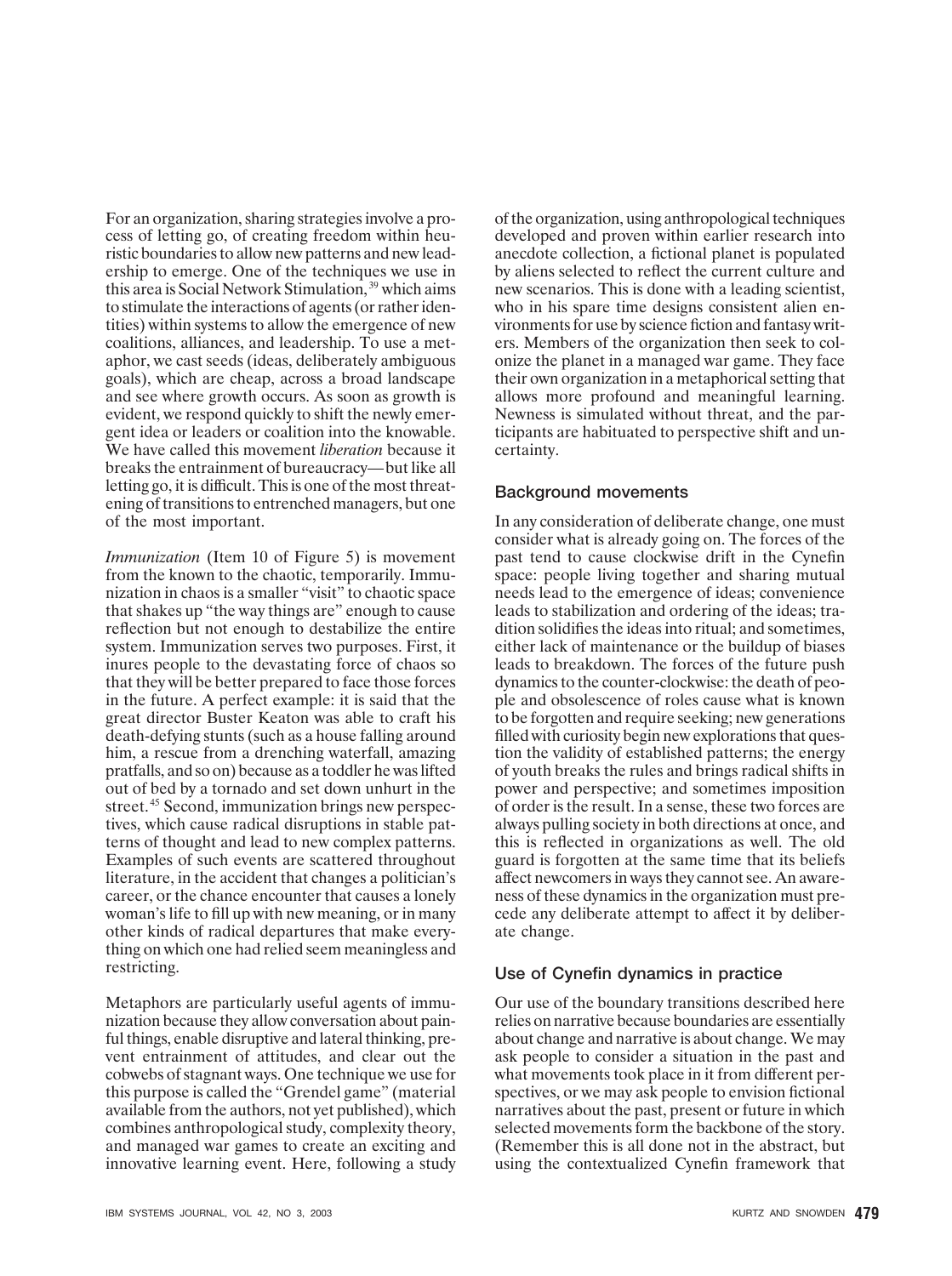makes sense in the context of concern.) These narratives of change are used in the sense-making process, in which they may be quickly created and discarded, or they may be saved and used to generate a shared language about change in much the same way as cycles of folk tales long ago. They are not, however, allowed to stabilize into expectations; they must remain fluid to be useful.

A critical distinction between this type of narrative generation and that of scenario planning  $46-47$  is that the source of Cynefin-based narratives is not a set of expected ranges of expected variables, but a consideration of dynamics in which the variables and ranges are sometimes unknown and perhaps even unspecified. This creates a more diverse, flexible, and changeable set of narratives that should be truly surprising. For example, a scenario-planning exercise done by a police force might result in scenarios exploring the space from high to low crime, corruption, and terrorism. These scenarios are useful in considering a future in which those axes are the most important—but what about the situation where they are overridden by a previously irrelevant factor? Narratives generated using a contextualized Cynefin framework explore spaces in which the dynamic situation arises from any source. Optimally, a wide range of diverse possibilities (chaos from a nuclear accident, a coup, an epidemic, an alien invasion) is best, even though some scenarios might be inconceivable or even nonsensical. Conceivability is not the point: preparation for the unexpected is.

Note that we do not believe these methods should supplant scenario-planning in all contexts, because that method works well in knowable space, where its results are productive. We do believe, however, that these are the methods of choice in complex situations where a wider range of possibility needs to be explored. In fact, as we increase the number of methods available for the un-ordered domain, methods that work well in the ordered domain get even stronger because they are no longer used in situations in which they have limited applicability.

## **Relationship to other frameworks**

We do not pretend that all the basic ideas inherent in the Cynefin framework are new or unique. They can in fact be found floating around history for thousands of years. The distinction between order and un-order (and their interactions) is ancient, as we mentioned, as well as being taken up by recent authors. <sup>48</sup> The chaotic-complex distinction has been much debated in recent years, with some saying complexity exists at the "edge of chaos," <sup>10</sup> some saying that the two phenomena have separate origins and cannot be placed together, <sup>19,49</sup> and some even saying that the distinction is artificial and arbitrary.<sup>50</sup> The distinction between known and knowable is widespread and goes back to ancient philosophy. We

**As we increase the number of methods available for the un-ordered domain, methods that work well in the ordered domain get even stronger.**

do claim originality for the development of the ideas behind the framework in its full form (as we have described it, and in some other aspects outside the scope of this paper) and for the methods we use to make the framework useful in practice (though of course they have their relationships with other action research and sense-making methods).

Courtney's<sup>51</sup> framework, in which he distinguishes between four states of increasing "residual uncertainty" (uncertainty that cannot be reduced by analysis) questions universal assumptions about the use of known-space methods and tools. He does seem to believe, however, that the level of uncertainty can be "defined"—that is, he has no domain of disorder (which is essentially a state of uncertainty about uncertainty). This, we suspect, may cause people to gravitate to the domain they find most plausible, as we have seen happen. Also, his "toolkits" of choice for each level of uncertainty seem to cover only the known and knowable spaces in the Cynefin framework, with a slight nod to narrative methods in complex space. In effect, he does not break out of the righthand side of the Cynefin framework. He also does not seem to consider the possibility that a single circumstance may contain competing aspects and perspectives with different degrees of uncertainty or that such differences can be used to strategic advantage. Certainly there is much to be gained from all attempts to diversify responses to differing contexts, however.

#### **Returning to assumptions**

To complete our circle, we should address the three assumptions we identified at the start of this paper.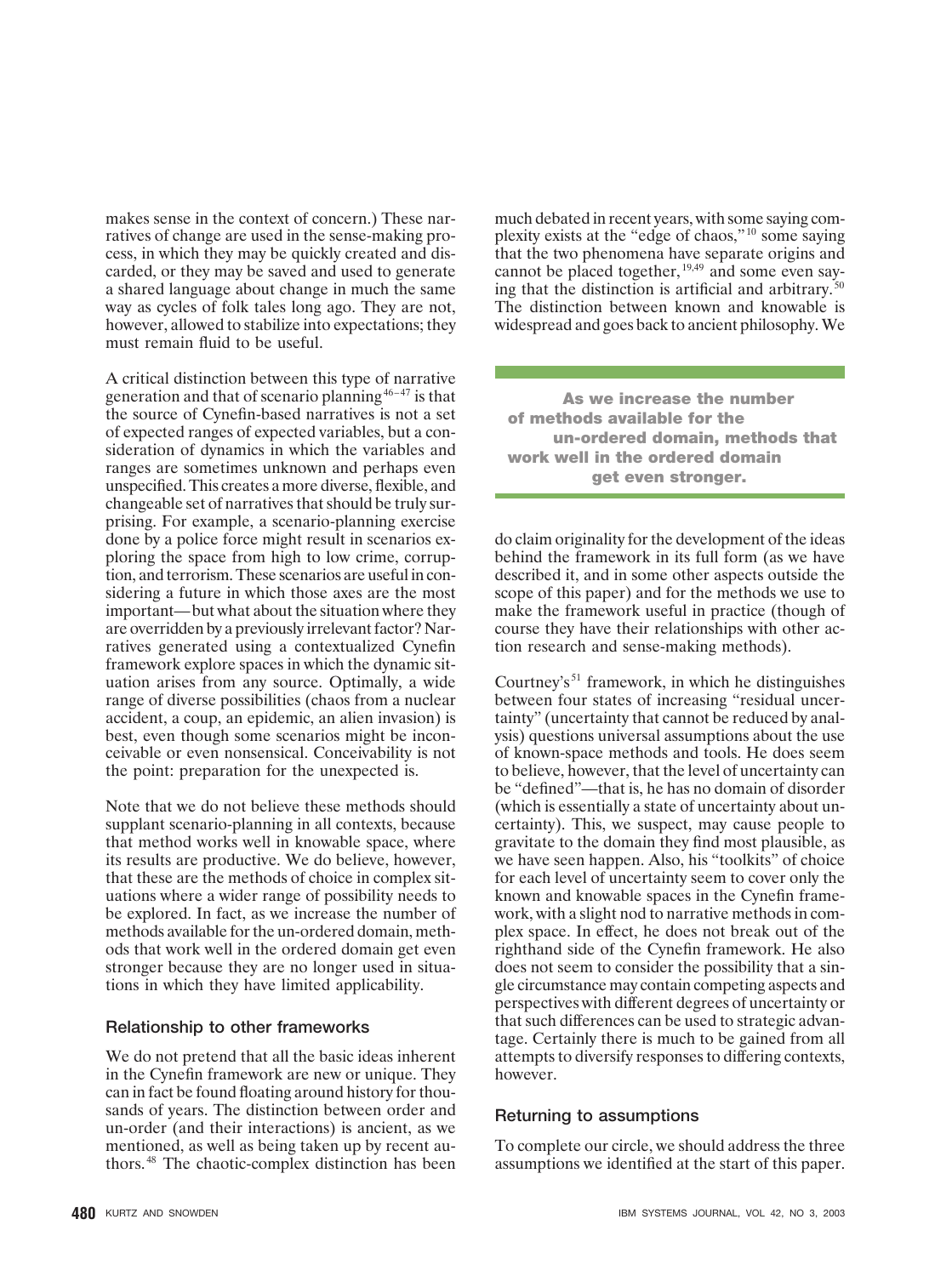As we said at the beginning, these assumptions are valid in some circumstances, but not in others. Let us examine each one again and consider how we can expand these assumptions to a universally applicable set. We will also briefly speculate on emerging applications of the Cynefin framework to management science and practice.

**The assumption of order.** Relaxing this assumption is the basis of the Cynefin framework, which proposes instead two types of order, each with distinctions inside, and a recognition that uncertainty may exist in distinguishing these types (the domain of disorder). The assumption of order holds for ordered space, the known and knowable, so we need new assumptions for the domains of un-order and disorder. In complex space, we can safely assume that patterns will form, unpredictable in their details but usually recognizable in their basic forms, and that with practice we can learn to detect these forming patterns, stabilize or disrupt them depending on their desirability, and seed desirable patterns by creating attraction points. In chaotic space, we can assume that all connections have been broken, that possibility reigns, that old patterns have been disrupted, and that the outcome is not predictable. In the space of disorder, we know something very valuable—that we do not know. We need to gain more understanding (in every way possible) so that we can find patterns and react to them.

In management, relaxing assumptions of order means recognizing that not all effective solutions are efficient solutions. It does not mean that trust has to be given blindly or that complex processes cannot be affected; it only means that when the means match the context, less energy need be expended for the same result. In a very real sense, managers have successful models available in the domains of un-order in the way they manage their children; they use boundaries and interventions to encourage desirable behavior but do not attempt to control it through goal-based direction. The use of these methods is opening some high-potential developments in managing organizations following mergers and in creating the conditions for continuous learning and innovation.

**The assumption of rational choice.** Relaxing this assumption means that context and perspective become as important as rationality. This is an important reason that the Cynefin framework is not about "objective" reality but about perception and understanding; it helps us to think about the ways in which different people might be perceiving the same situation. For example, there is an old folk tale from India<sup>52</sup> in which a wise man decides that in order to escape an impossible royal demand, he will fake insanity in the king's court. He is operating in complex space because he is using cultural shorthands to provoke predictable reactions but is gambling that his ruse will seed the pattern he wants to create. He knows that from the perspective of his audience, who are operating in the space where things are bound by tradition and thus known, he appears to be acting chaotically, because they can conceive of no other reason for him to act this way in front of the king (who would surely behead him if he was faking). Thus by proving that he cannot be faking, he pulls off the fake. Understanding not only that there are different perspectives on an event or situation, but that this understanding can be used to one's advantage, is the strategic benefit of relaxing this assumption. Narrative techniques are particularly suited to increasing one's exposure to many perspectives on a situation.

In management, there is much to be gained by understanding that entrained patterns determine reactions. This realization has major implications for organizational change and for branding and marketing. Our own work on narrative as a patterning device is gaining presence in this and other areas. Speculating, one of the most significant possible applications of this understanding is a move away from incentive-based targets and formal budgeting processes—both of which, we contend, produce as much negative as positive behavior. It is a truism to say that any explicit system will always be open to "gaming." Paradox and dialectical reasoning are key tools for managers in the un-ordered domains.

**The assumption of intentional capability.** The effect of relaxing this assumption is also one of considering context, but more of context on action than on perspective. It means asking not, "What did they have in mind when they did that?" but, "What does it mean that this happened?" John F. Kennedy was presented with such a dilemma when he received two letters in rapid succession from the Soviets during the Cuban missile crisis, one conciliatory and one hard-line.<sup>53</sup> Which letter was a wink and which was a blink? It turned out, of course, that both letters were winks but of different actors (Khruschev and the Politburo, respectively). The different authors of the letters probably saw their actions from the complex space of the Cynefin framework because they understood the internal politics that produced them.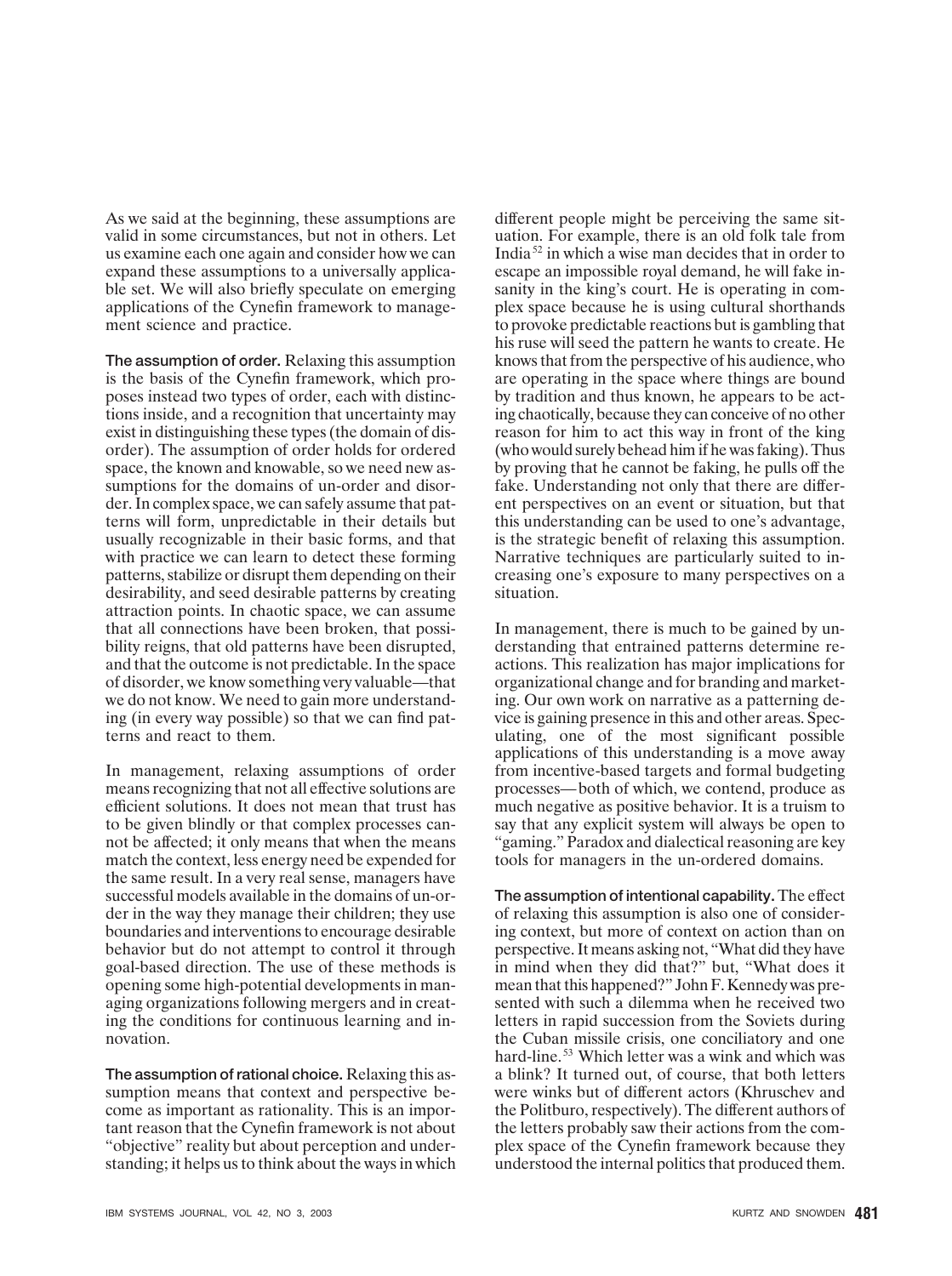To Kennedy, however, receipt of the two letters plunged him into chaotic space, where he could conceive of no sensible intention to send such contradictory letters—to confuse, perhaps, or to delay while the missiles were being prepared. It was only after scrutiny by linguists that the Kennedy administration was able to understand that the intentions behind the two letters came from different sources. This moved his understanding into complex space where he could respond. It is only possible to consider alternative explanations for actions when one relaxes the assumption that all actions are deliberate.

In management and in strategy, the issue of assumptions about intentions can have pronounced effects. For example, one may assume that the rejection of a new initiative by employees is intentional, when in fact it is an accident of emergent patterns of interaction. Treating the rejection as intentional may create exactly the reaction that the managers wished to avoid in the first place. The same is true of over-reaction to accidental competitor behavior that is presumed to be intentional.

#### **Conclusion**

This paper outlines a new approach to strategy, both in policy formation and in operational decision-making. While it is new, this approach also recognizes as critical the value of what has been done to date. As such, it starts to break the fad cycle that has bedevilled management science for several decades. It recognizes the progression of human knowledge, in that something which has provided value is not rendered valueless by new thinking, but is bounded by new insight and legitimized within boundaries, and thereby, made more, rather than less, effective. This approach is, we think, unique in that it recognizes the value and interaction of order and un-order. As such, it also allows us to make a critical distinction between efficiency and effectiveness. Human groups need to be effective; machines and structured human interactions (such as manufacturing processes or the application of rules of engagement) need to be efficient.

#### **Cited references**

- 1. D. Snowden, "The Paradox of Story: Simplicity and Complexity in Strategy," *Scenario and Strategy Planning* **1**, No. 5, 16–20 (November 1999).
- 2. L. W. King and P. Tice, *Enuma Elish, The Seven Tablets of Creation; The Babylonian and Assyrian Legends Concerning the Creation of the World and of Mankind*, Book Tree Pub-

lishers (1999). Available on-line at http://www.sacredtexts. com.

- 3. A. Juarrero, *Dynamics in Action: Intentional Behavior as a Complex System*. MIT Press, Cambridge, MA (1999).
- 4. I. Asimov, *The Foundation Trilogy: Foundation, Foundation and Empire, and Second Foundation*, Ballantine Books, Inc. (1983).
- 5. F. W. Taylor, *Principles of Scientific Management*, Harper and Brothers, NY (1919).
- 6. M. Hammer and J. Champy, *Reengineering the Corporation*, Nicholas Brealey Publishing, London (1993).
- 7. G. Nicolis and I. Prigogine,*Exploring Complexity*, W. H. Freeman and Co., NY (1989).
- 8. E. N. Lorenz, *The Essence of Chaos*, University of Washington Press, Seattle, WA (1993).
- 9. J. H. Holland, *Emergence: From Chaos to Order*, Perseus Publishing, Boulder, CO (1998).
- 10. S. A. Kauffman, *Investigations*, Oxford University Press, Oxford (2000).
- 11. C. W. Reynolds, "Flocks, Herds, and Schools: A Distributed Behavioral Model," *Computer Graphics* **21**, No. 4 (SIG-GRAPH '87 Conference Proceedings), 25–34 (1987).
- 12. S. Camazine, J. Deneubourg, H. R. Franks, J. Sneyd, G. Theraula, and E. Bonabeau, Self-Organization in Biological Systems. Princeton University Press, Princeton, NJ (2001).
- 13. P. Ball, *The Self-Made Tapestry: Pattern Formation in Nature*, Oxford University Press, Oxford (1999).
- 14. J. Briggs and F. D. Peat, *Turbulent Mirror: An Illustrated Guide to Chaos Theory and the Science of Wholeness*, Harper and Row Publishers, Inc., NY (1989).
- 15. S. Johnson, *Emergence: The Connected Lives of Ants, Brains, Cities, and Software*, Scribner Book Co. (2001).
- 16. H. Arrow, J. E. McGrath, and J. L. Berdahl, *Small Groups As Complex Systems: Formation, Coordination, Development, and Adaptation*, Sage Publications, Thousand Oaks, CA  $(2000)$ .
- 17. R. Axelrod and M. D. Cohen, *Harnessing Complexity: Organizational Implications of a Scientific Frontier*, Free Press, NY (1999).
- 18. R. D. Stacey, *Complex Responsive Processes in Organizations: Learning and Knowledge Creation*, Routledge, London (2001).
- 19. P. Cilliers, *Complexity and Postmodernism*, Routledge, London (1998).
- 20. D. Zohar, and I. Marshall, *Quantum Self: Human Nature and Consciousness Defined by the New Physics*, Quill/William Morrow, NY (1991).
- 21. R. Lewin, *Complexity: Life at the Edge of Chaos*, University of Chicago Press, Chicago, IL (1999).
- 22. G. Weiss, Editor, *Multiagent Systems: A Modern Approach to Distributed Artificial Intelligence*, MIT Press, Cambridge, MA (1999).
- 23. M. W. Macy, "Social order in artificial worlds," *Journal of Artificial Societies and Social Simulation* **1**, No. 1 (1998). Available at http://www.soc.surrey.ac.uk/JASSS/1/1/4.html
- 24. R. Axelrod, *The Complexity of Cooperation*, Princeton University Press, Princeton, NJ (1997).
- 25. R. Dawkins, *The Selfish Gene*, Oxford University Press, Oxford (1989).
- 26. M. Prietula, K. Carley, and L. Gasser, *Simulating Organizations: Computational Models of Institutions and Groups*, MIT Press, Cambridge, MA (1998).
- 27. T. Schmalberger, *Dangerous Liaisons: A Theory of Threat Relationships in International Politics*, Ph.D. dissertation, Institut Universitaire de Hautes Études Internationales (1998).